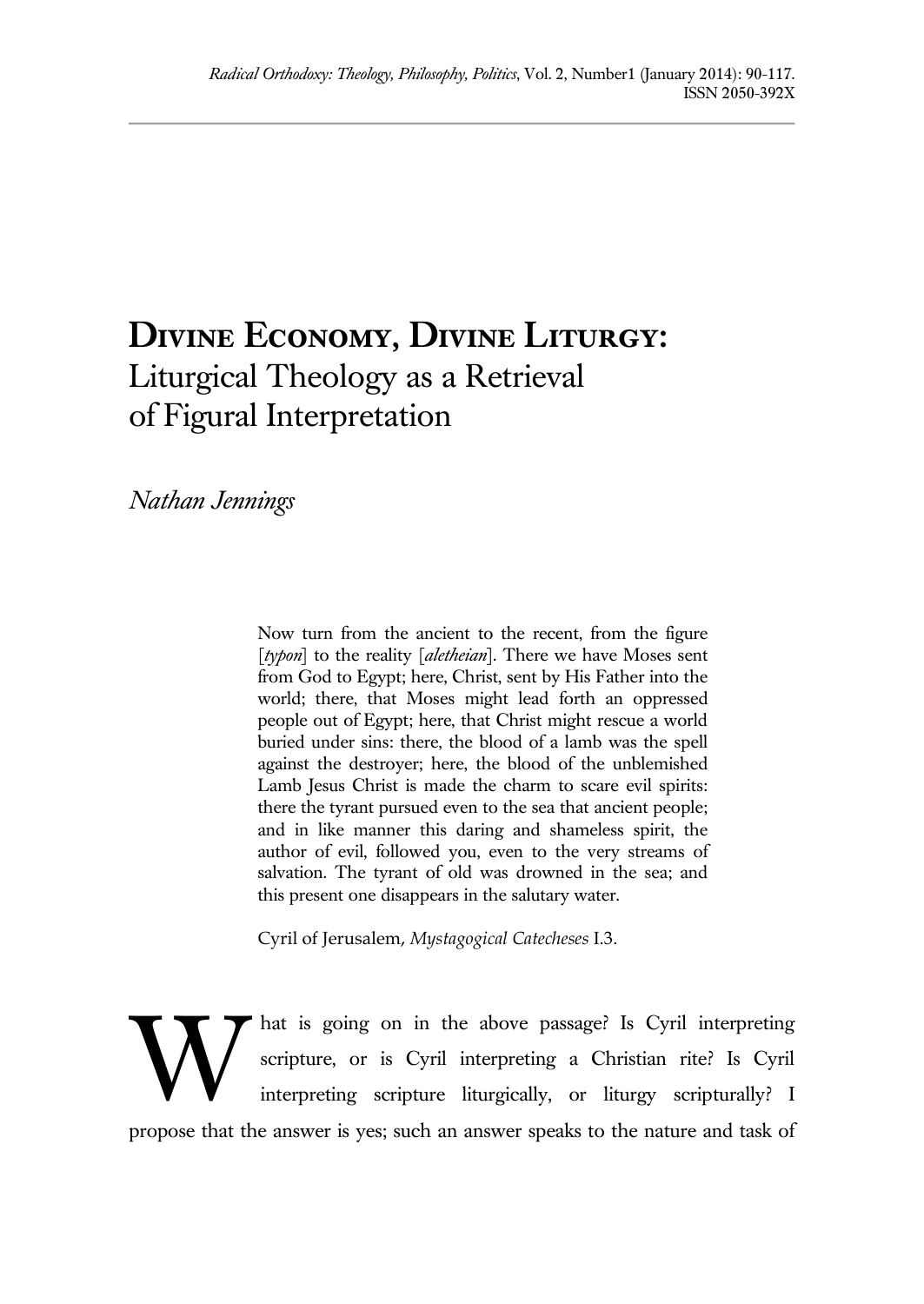"liturgical theology." When "theology" means "exegesis," then liturgical theology names a kind of contemplative engagement with scripture that assumes the divine service as its entry point, and here divine service means the divine economy construed as the "cosmic" liturgy. When we contemplate the divine economy, and the divine life itself, as the most proper meaning of the word "liturgy," then what the tradition calls figuration and mystagogy represent two modes of discourse about the same theological reality. Liturgical theology engages discourse about that shared economic reality, retrieving *both* mystagogy and figuration; in so doing, it provides boundaries to both. This research envisions liturgical theology as part of the post-critical retrieval of ancient Christian approaches to scriptural interpretation.

I must make a few preliminary qualifications. My points are not likely to convince those who worry about figural reading in Christian theology.<sup>1</sup> De Lubac used the term "spiritual sense." Frei and, more recently, Scott Hahn<sup>2</sup> say typology. I use the term "figuration," following Augustine. It avoids the word "spirit," which often turns off academics with its connotations in English. It simultaneously gathers up broader meaning than "typology" alone, but includes it. Many scholars who worry "typology" would not worry other traditional figurative senses, e.g., the tropological sense used by every preacher to our own day. I understand my proposal to follow Henri de Lubac's retrieval of the premodern theological unity of exegesis, contemplation and Trinity (or the

<sup>&</sup>lt;sup>1</sup> There is a vast body of literature available for those who are open to being so convinced. E.g., Henri de Lubac: *Medieval Exegesis: The Four Senses of Scripture*, 3 vols. (Grand Rapids: William Eerdmans Publishing, 1998), and Hans Frei: *The Eclipse of Biblical Narrative: A Study in Eighteenth and Nineteenth Century Hermeneutics* (New Haven: Yale University Press, 1980) and the many works they inspired.

<sup>2</sup> Scott Hahn, *Letter and Spirit*, (New York: Doubleday, 2005).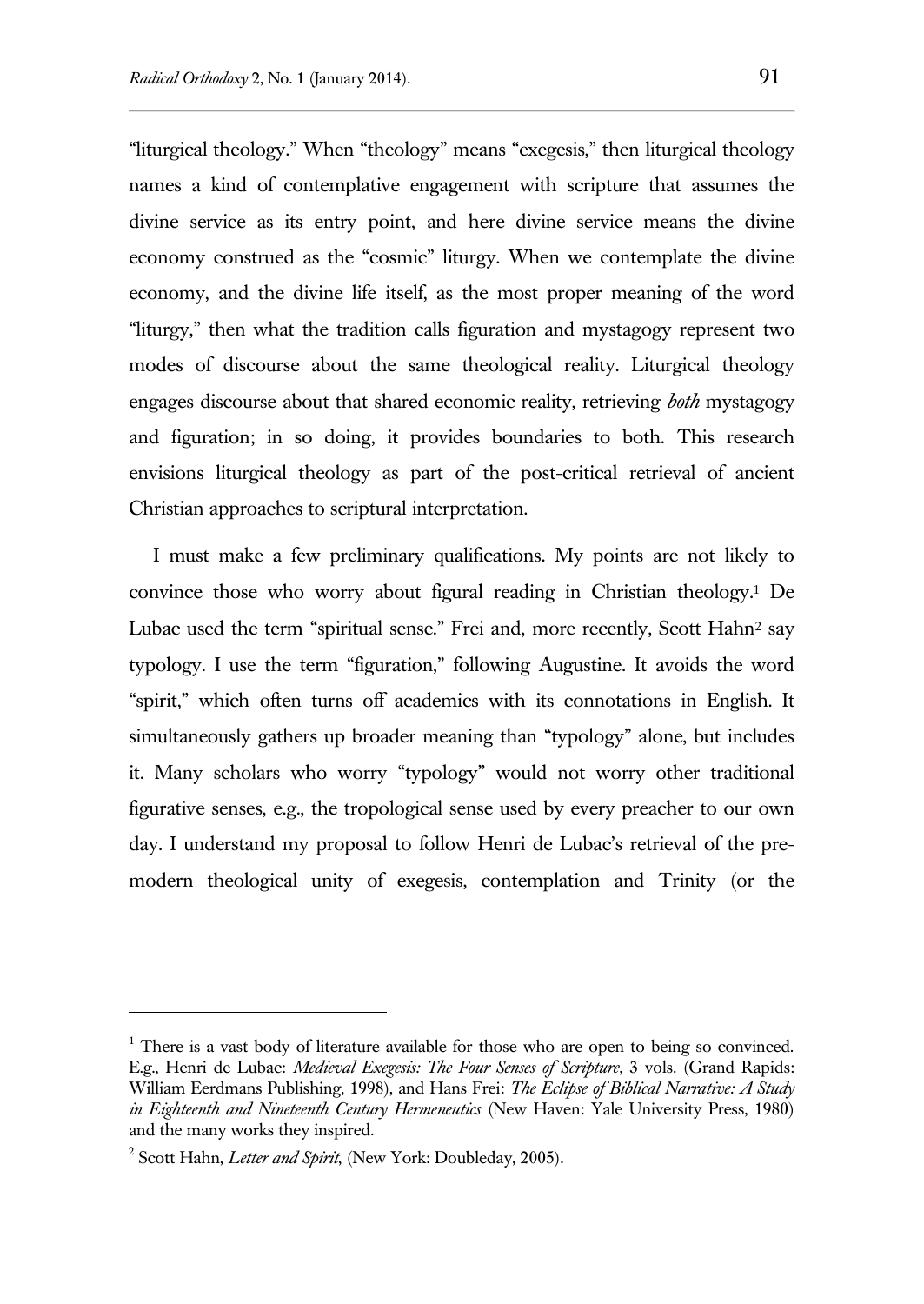"doctrine" thereof, or, better the "rule of faith").<sup>3</sup> The complete argument after future projects will conclude that, as liturgical theology finds one of its foundations in the work of de Lubac, current liturgical theological conundrums find resolution when re-contextualized within de Lubac's total retrieval. All that the limitations of this article allow me to address is the link of liturgical theology with de Lubac's retrieval of exegesis. This essay is a proposal, and therefore preparatory in nature, and I know that it will bring up unanswered questions. I beg the indulgence of the reader: these questions are best addressed in the process of putting this approach into action, concretely, upon biblical texts. The conclusion presents plans for future projects that engage biblical texts in the manner sketched here and provide, thereby, an opportunity to address the issues this article brings up.

In what follows, I start with a sketch of some key problems brought against liturgical theology in recent scholarship: what grants the discipline proper boundaries? what keeps it *liturgical*? what keeps it *theological*? The sections that follow deal with these issues respectively. First, I work out the meaning of the word "theology," arguing that if theology is the interpretation of scripture, then any definition of theology needs to be, if not primarily, at least substantially hermeneutical in nature. Then, I work out the meaning of the word "liturgy," arguing that the divine economy, and even the divine life itself, is the most proper meaning of the word "liturgy." At that point I take a brief detour into what the ancients called "mystagogy," arguing that mystagogy is the wider discourse that encompasses the figurative reading of scripture. This allows me to assert that "liturgical theology" contemplates scripture, whereas the rule of faith's narrative summarizes a cosmic liturgy. I will conclude with what I hope this

<sup>3</sup> Again, see the multi-volume work of de Lubac: *Medieval Exegesis.* For an excellent summary review on the most recent English edition, see Aaron Canty "Balancing Letter and Spirit," *The Living Church*, February 27, 2011.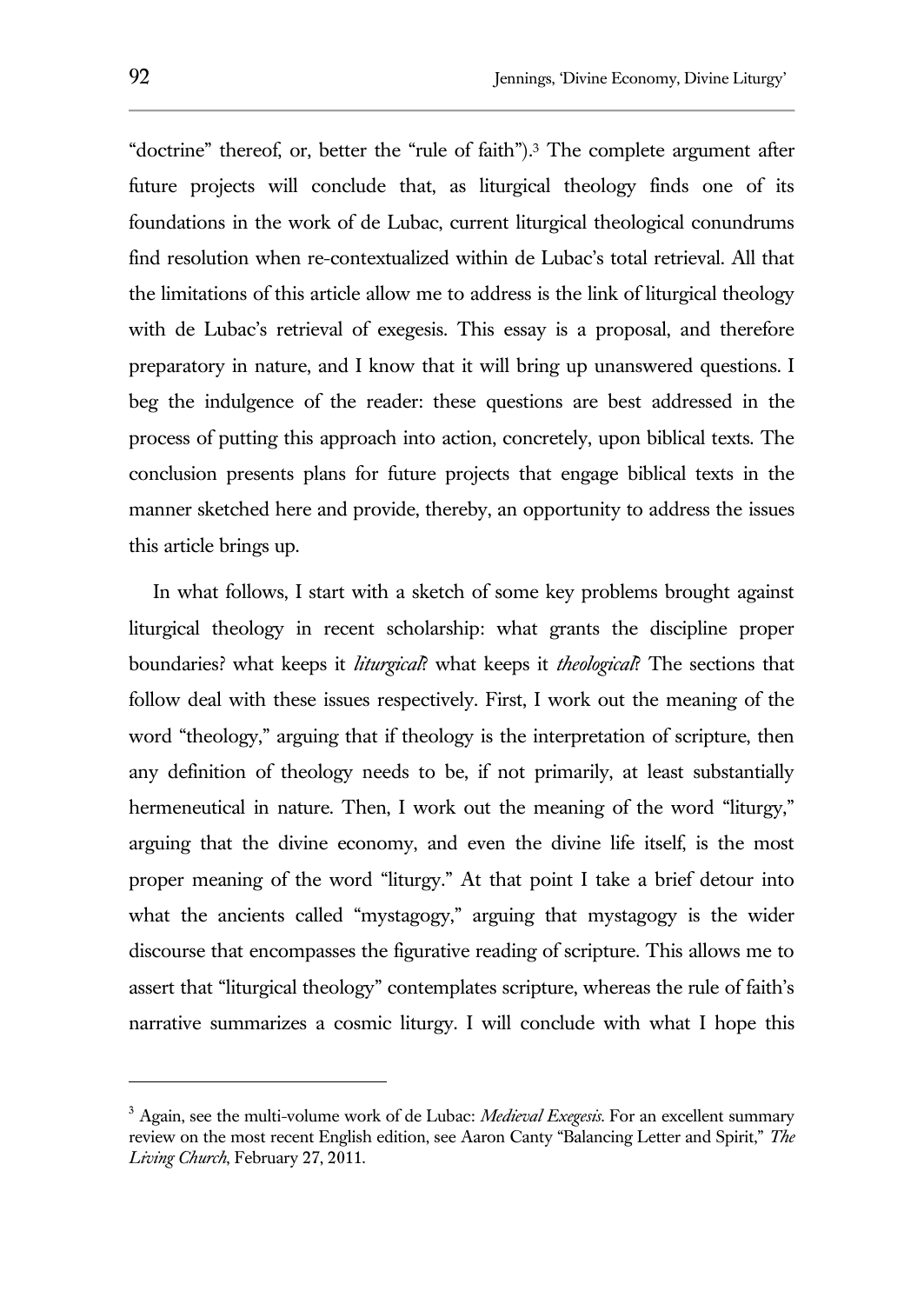l

might entail for liturgical theology in particular, and post-critical retrieval of figuration in general.

### **The "problem" with liturgical theology**

Schmemann<sup>4</sup> inaugurated liturgical theology with the work of liturgical renewal in general and the respective work of Dom Gregory Dix and Henri de Lubac in particular. Dix's and de Lubac's retrievals overlap and implicate one another. Indeed, Dix's "shape," combined with de Lubac's *corpus verum*, provided the womb from which Schmemann would midwife "liturgical theology." If liturgy makes the church (de Lubac) and the liturgy has its own internal dialogic (Dix), then that internal dialogue is the church's fundamental theology (Schmemann). Recent criticism has called into question both the roots of liturgical theology and synthesis that it is.

I find three major concerns in the literature critical of liturgical theology.<sup>5</sup> One concern is that liturgical theologians reflect upon liturgy in a way that abstracts the ritual mysteries from their concretion in history and as human expressions (ritual theory). In other words, the worry is that liturgical theology is too abstract, too generalizing and not *liturgical* enough. This line of criticism throws into doubt what seems to be too romantic a view of liturgy found in the "shape" approach inherited from Dix. A related criticism, one which comes from the point of view that historiography provides a superior approach to liturgics, questions the chronological validity of the notion that liturgy represents *theologia* 

<sup>4</sup> Recent scholars have named a "Schmemann-line" of liturgical theology. Different scholars include different theologians in this family lineage. M. B. Aune's is the longest. "The Current State of Liturgical Theology: A Plurality of Particularities," St. Vladimir's Theological Quarterly 53 (2009), 48.

 $<sup>5</sup>$  Aune summarizes these amazingly well in the article mentioned above and also in a series of</sup> two articles: "Liturgy and Theology: Rethinking the Relationship." Worship 81 (2007): 61-5.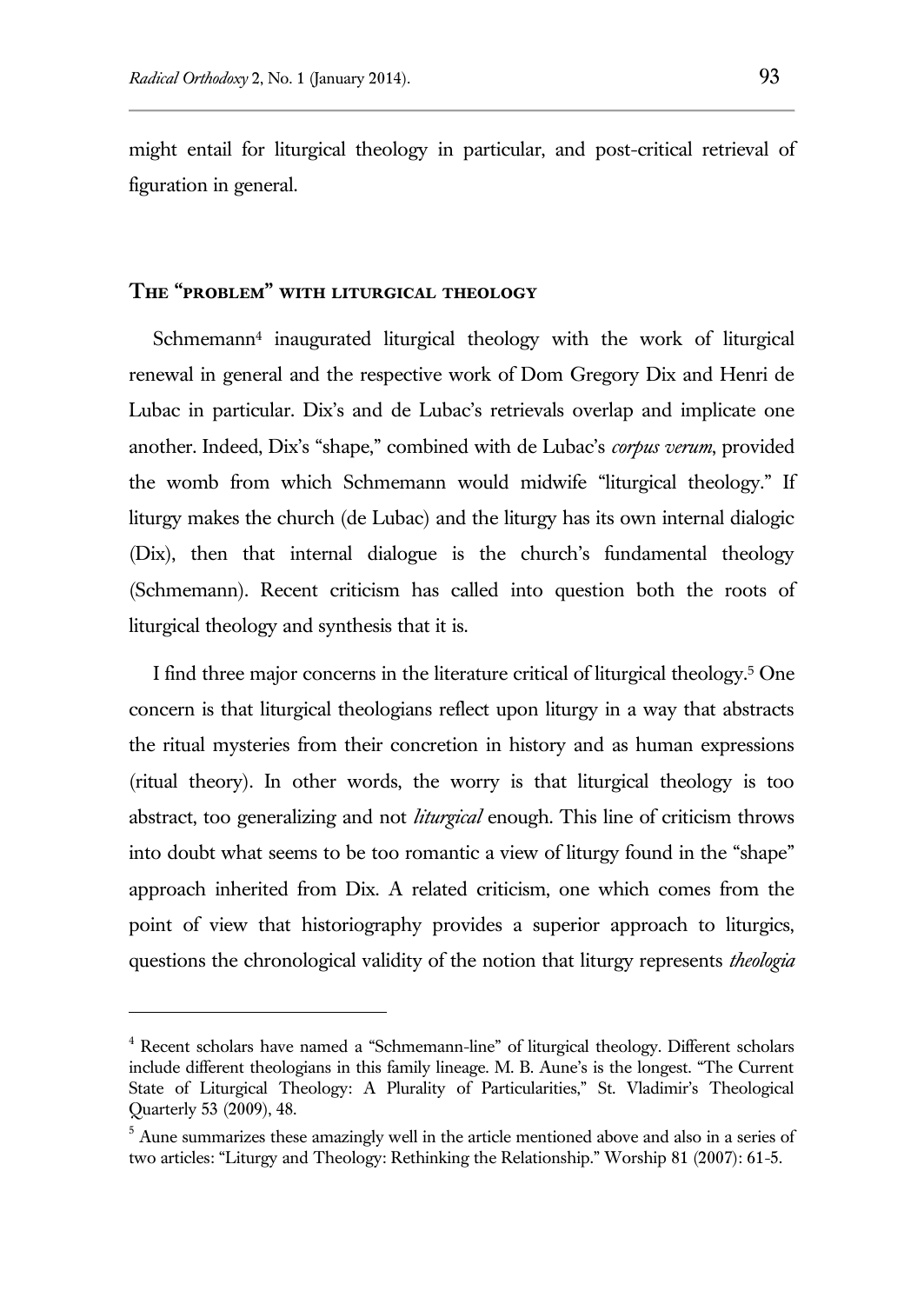*prima* (issues concerning the catchphrase *lex orandi lex credendi* fall under this category as well).

Another concern is that liturgical theologians have reduced the liturgy too much to an expression of a given community rather than as an act of God on behalf of God's people. In other words, the worry is that liturgical theology is too immanentizing and not *theological* enough.<sup>6</sup> Such questioning calls into doubt how helpful a return of the church to *corpus verum* is for theology. If we make the church the true body, do we not reduce God to an expression of local community? A related question deriving from the concrete study of history concerns whether or not we should translate "liturgy" as "the work of the people." The worry is that such a translation furthers what is already an overemphasis on human community. Recent etymological developments are seen as a boon in helping to mitigate against this.

The chief concern is the way in which both these "mistakes," that is to say, abstract and arbitrary "shape" together with a reduction of God to the community, combine and generate a "liturgical theology" that is boundless. What could delineate or define such a discourse? How would one know when one was successful or when one failed? And how would or could such discourse be held accountable? Wouldn't it be meaningful only to the local community that generated the given reflection? If so, as interesting as it might be for that community, how could it contribute to a scholarship that would be shareable? What could define the rules of such a discourse, so as to generate something rigorous enough to call "academic?" Such questioning forces us to ask whether Schmemann's project is an historical dead end.

The "solution" usually granted to the first and final set of concerns is to turn to the concrete, the particular, and study it historically and perhaps

<sup>&</sup>lt;sup>6</sup> Again, Aune is the key and best expresser of this concern.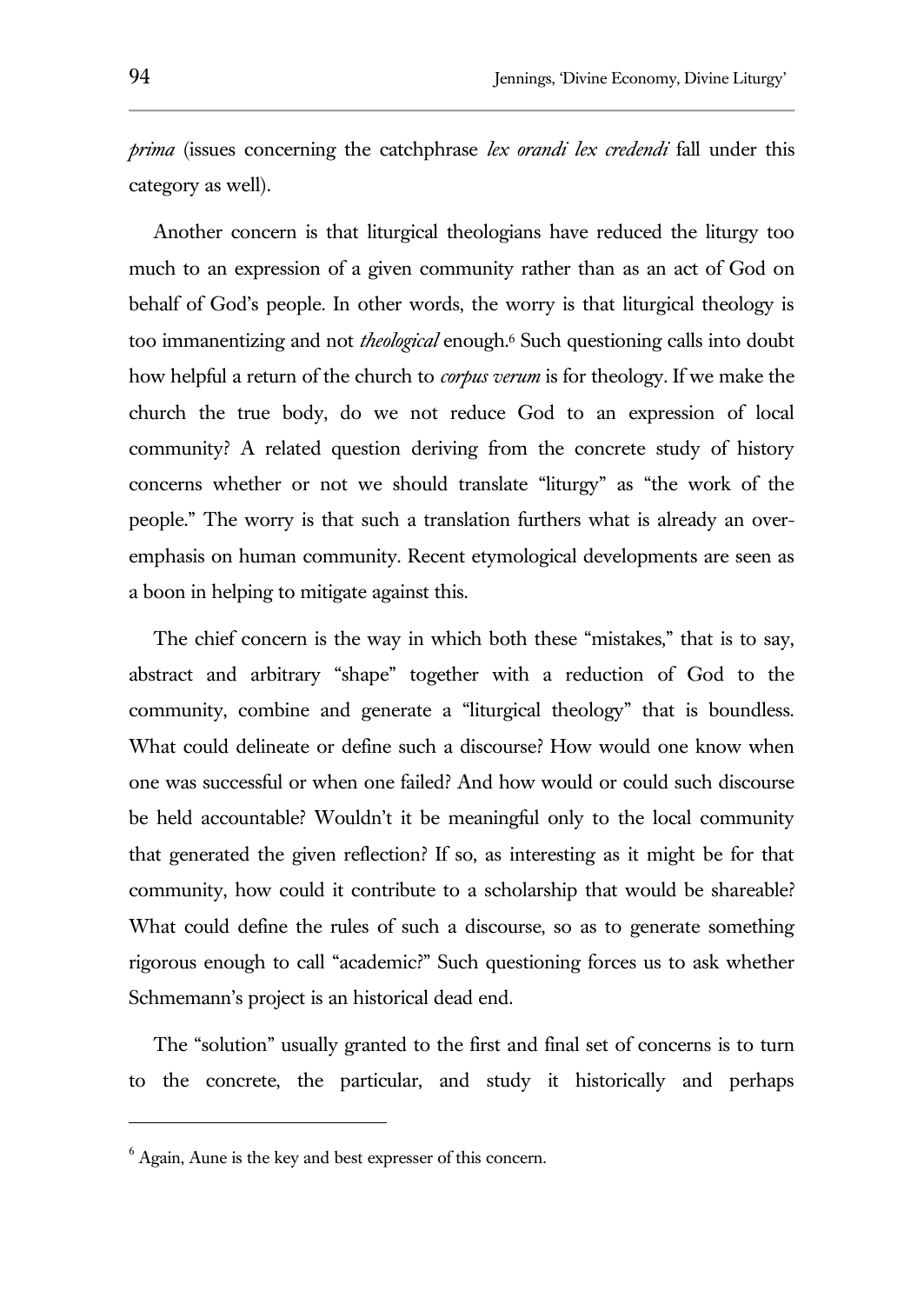sociologically or anthropologically. If there is any theology left over, then focus on the transcendent and avoid reduction to community, thus solving the second concern. If there is no theology left over, well, more is the pity for so-called "liturgical theology," but all the better for the advancement of sound liturgical scholarship.

Although I see each one of these critiques as legitimate in its own way, I do not agree with the solutions most recently proffered.<sup>7</sup> The rest of this paper develops a different response to these legitimate doubts. Let us begin by looking at what theology is in the first place.

## **What is the "theology" of "liturgical theology"?**

"Theology" <sup>8</sup> means "exegesis"; it names contemplative engagement with scripture. If theology is the interpretation of scripture, then any definition of theology needs to be, if not primarily, at least substantially hermeneutical in nature. Hermeneutics and its "circle" maps human understanding to the relationship between parts and wholes. Parts make sense within a whole. The whole is understood by comprehending the parts. Entry into the circle is made possible only with at least an initial grasp of the whole. Liturgical theology names the "whole" which grants comprehension: *liturgy*. <sup>9</sup> And the parts

<sup>&</sup>lt;sup>7</sup> I mean here, again, Aune's excellent articles.

<sup>&</sup>lt;sup>8</sup> "Theology," of course, means lots of things, and lots of different things throughout history. See the now famous article by Frank Whaling, "The Development of the Word 'Theology,'" *Scottish Journal of Theology 34* (1981). The classical meaning of "theology" is itself cultic. Theology is finding the words appropriate to hymning the deities. In this sense there is no distinction between *theologia prima* and *secunda*. I am indebted to a conversation with Walter Knowles for this point.

<sup>9</sup> See Joyce Ann Zimmerman's excellent work with this regard in her book on Ricoeur: *Liturgy as Language of Faith* (Lanham: University Press of America, 1988), and in her summary of this topic, *Liturgy and Hermeneutics* (Collegeville: The Liturgical Press, 1999).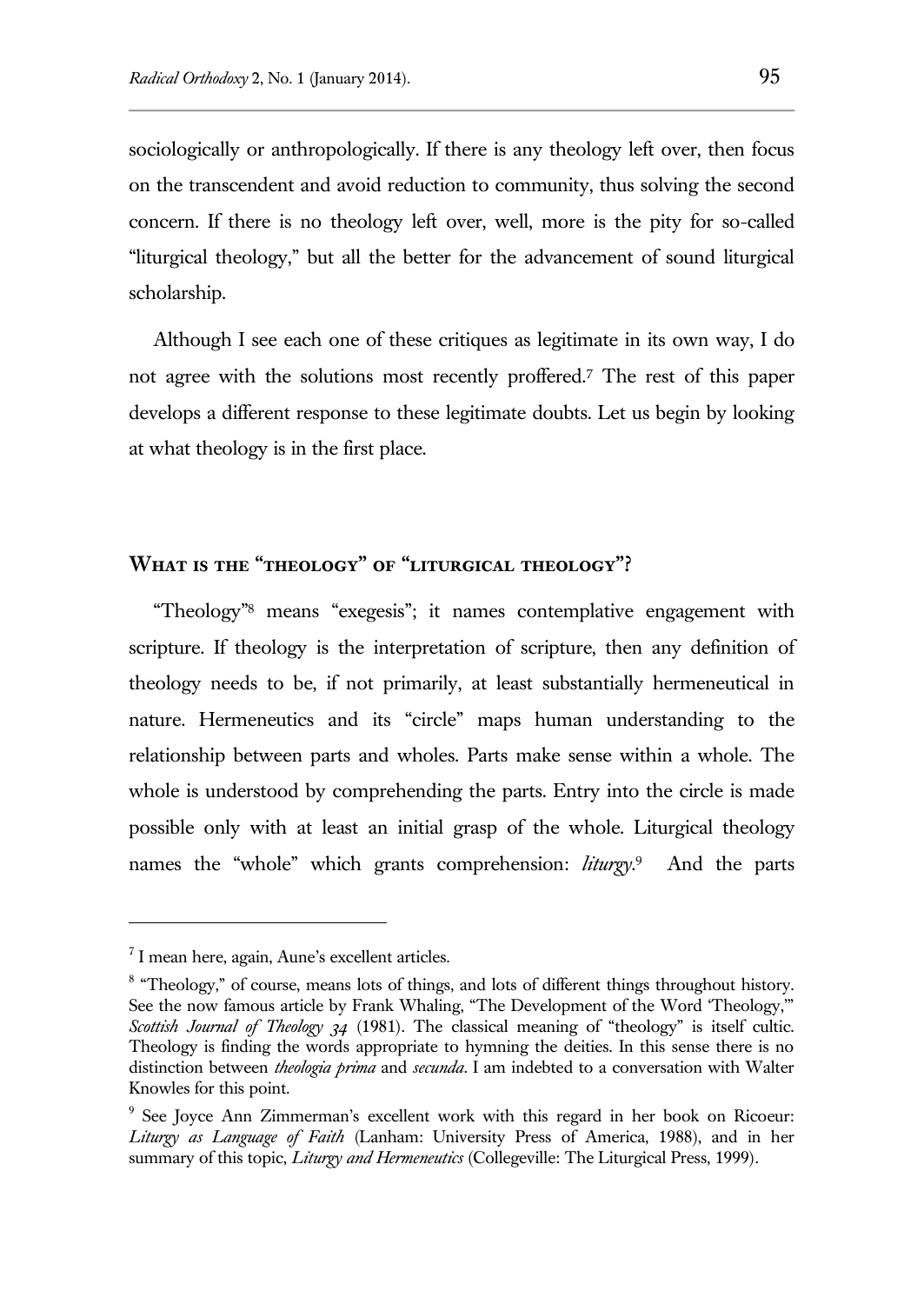discerned are themselves often concrete liturgies, but also the Christian life, call, and gospel. Which is to say that liturgical theology interprets scripture. But before I make my case I need to explain this approach to theology as hermeneutics.

Recall the foundational hermeneutics of Augustine's *de doctrina Christiana*. 10 Augustine identifies a fundamental difference between signs and things. All signs are things but not all things are signs. Within this sign-to-thing relationship, Augustine relates the parts of scripture to the whole of scripture. The initial grasp of scripture comes through the rule of faith, and that as summarized by Christ in his person, and verbally in the summation of the law. But the scriptures themselves are a part of God's created reality as a whole. Entry into reality as a whole comes only through the imitation of the saints. Under this hermeneutic, figuration occurs when the context of the canonical scriptures as a whole is construed to be the divine economy—accessible, through contemplation, to saints, and, by imitation, to Christians, in any point of earthly history.

Now, not all rectangles are squares, but all squares are rectangles. These squares and rectangles provide an excellent analogy for hermeneutics. Modern hermeneutics rediscovered that human being recognizes patterns in behavior and that such recognition is itself behavior.<sup>11</sup> Understanding itself is an action. Squares are rectangles, but not all rectangles are squares. I take the rectangle-tosquare distinction to be a contemporary restatement of Augustine's point about things and signs. All signs are things but not all things are signs. All discourse is behavior but not all behavior is discursive. Not all action is understanding but

<sup>10</sup> Augustine, *De doctrina Christiana,* trans. D. W. Robertson (New York: Macmillan Publishing Company, 1958).

 $11$  So, for example, Ricoeur's event and understanding, Gadamer's play and being "called up short."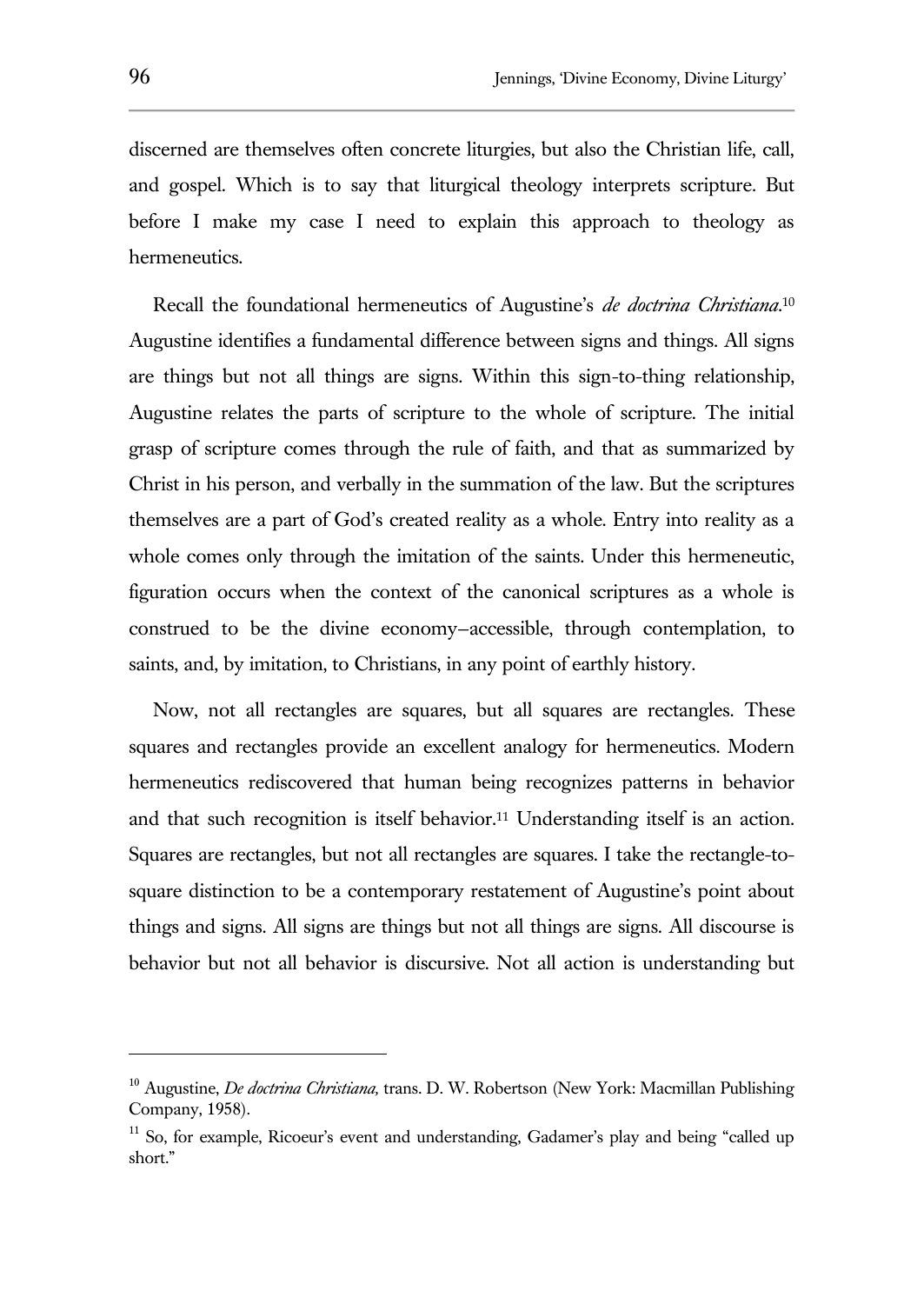$\overline{a}$ 

understanding is an action. Not all patterns are recognition but all recognition is a pattern.

Are actions meaningless until understood? Not necessarily. Is understanding impotent until enacted? By definition.<sup>12</sup> Meaning proceeds from act, and speech and ritual are both actions. Action is primary. It is the outward correlate of the will. This is why Christianity ultimately did not become a Gnostic cult. It is love (which, of course, requires and generates knowledge), and not knowledge (alone) that saves.

Which is foundational, act or understanding? One of the real gifts of liturgical theology has been the reassertion of this hermeneutical claim of the foundational ontology of action over understanding, event over meaning. This is the real importance behind the claim that liturgy is *theologia prima*. <sup>13</sup> It is not an historical or procedural claim, and neither is it in competition with such claims. It is a categorical claim about human nature made from a Christian theological and modern cultural anthropological point of view.<sup>14</sup>

But our picture of theology would not be complete without also emphasizing that, unlike almost every other kind of human discourse or science, theology is

 $12$  This understanding of the need for enactment to render understanding is still compatible with a strictly Thomistic (and Aristotelian) account of the centrality of contemplation when we construe contemplation as the chief human goal or act. Even if contemplation has no immediate this-worldly concretion, it is nevertheless only achieved through an *act of the will*.

<sup>13</sup> Introduced by Aidan Kavanagh, see *On Liturgical Theology*. *Theologia prima* has been under a lot of attack in the recent criticism. See the excellent defense of this term, when properly moderated, by Robert F. Taft in the following article: "Mrs. Murphy goes to Moscow: Kavanagh, Schmemann, and 'The Byzantine Synthesis.'" *Worship* (November 2011).

 $14$  Aune (53) quotes Paul Bradshaw "when believers come to worship on a Sunday morning, they do not come with their minds a *tabula rasa*": "Difficulties in Doing Liturgical Theology," Pacifica II (1998): 191. This shows a semantic gap between historical and theological study of liturgy, or, perhaps simply a category error. *Theologia prima* is not about whether any one individual or even group of individuals in a local church is *aware* that liturgy precedes theology. It is about squares and rectangles. Behavior is primary, discourse, is a behavior, and, although necessary, still a lesser part of behavior as a whole. It is a logical, not a chronological claim.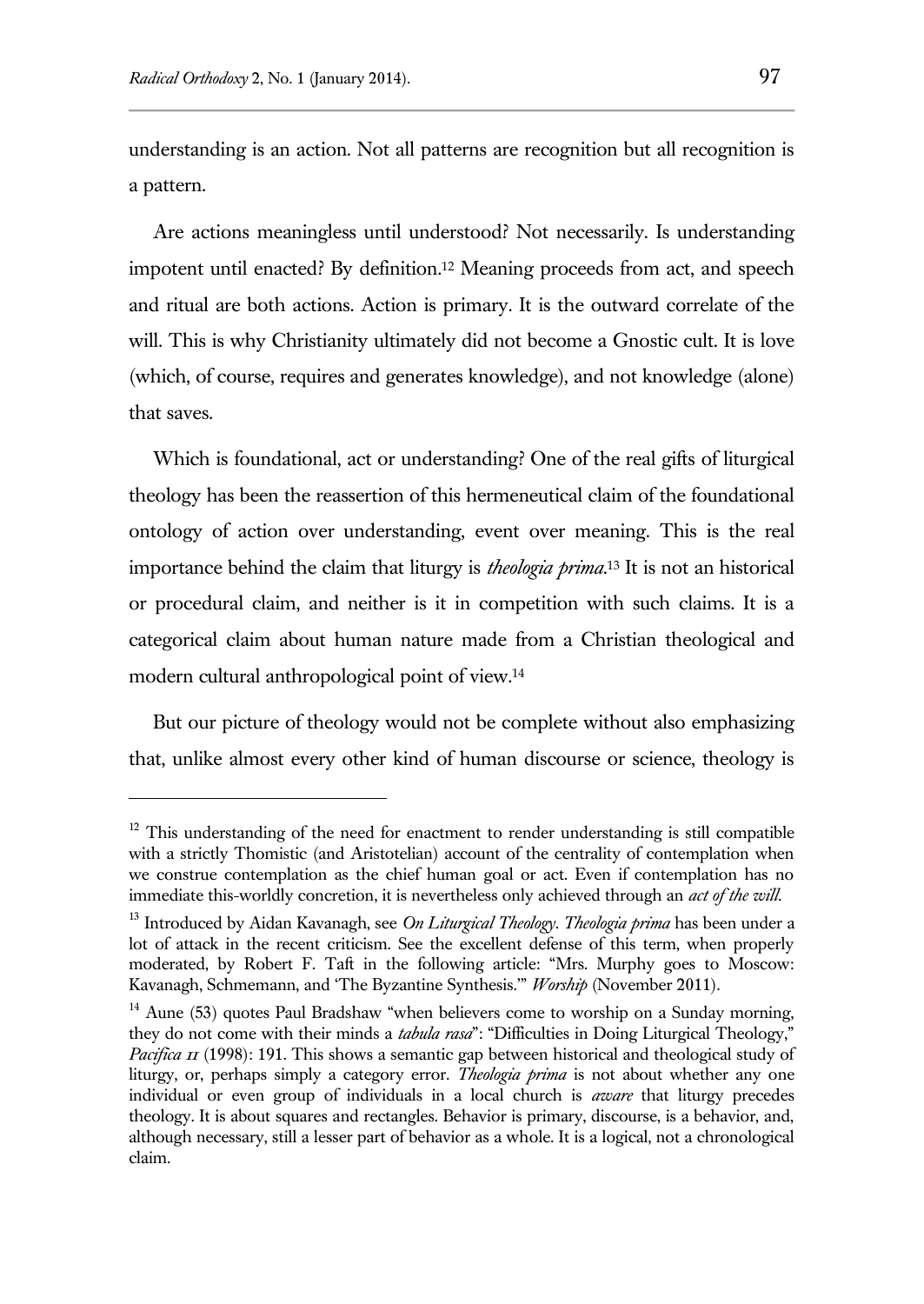about allowing for, even expecting, transcendent causality and transcendent accounts of reality. Now we can combine the squares and rectangles insight about human science, even human nature, with the point that theology looks for transcendent patterns. The result delivers a pretty good tentative definition of what Christians understand theology to be. Christian theology searches for the highest humanly possible level of pattern recognition: transcendent, even divine, pattern recognition.

When we combine the hermeneutical insight of squares and rectangles with the theological goal of discerning transcendent patterns, we discover the chief logic of theology: analogy. Transcendent patterns are recognizable through immanent manifestations. Taking on non-competition, theology regains the paradox wherein divine initiative does not destroy but entails, enables, empowers, renders possible and real, human participation in transcendence, even divinity, without a reduction of such transcendence to mere human immanence. Such non-competitive participation includes not only human rites become mysteries, human persons become saints, but human language itself when become the gift of theology (as contemplation). Non-competition retains the discrete otherness of creatures within the Creator. Analogy, with respect to human language, only follows a radical apophatic imperative.<sup>15</sup> Analogical contemplation is not glib, for it entails ontological depth.

The rule of faith names theology's chief guiding analogy. And the chief analogy for "liturgical theology" is that the whole is analogous to a ritual mystery. "Theology" means "exegesis." Theology names contemplative engagement with scripture. So what liturgical theology applies its analogy to is

<sup>&</sup>lt;sup>15</sup> Such an approach to theology is possible following de Lubac's retrieval of a noncompetitive relationship between nature and grace, creation and divinity. That work continues with David Burrell, especially his work *Creation and the God of Abraham* (Cambridge: Cambridge University Press, 2010) and Kathryn Tanner: *God and Creation in Christian Theology* (Minneapolis: Augsburg Press, 2004).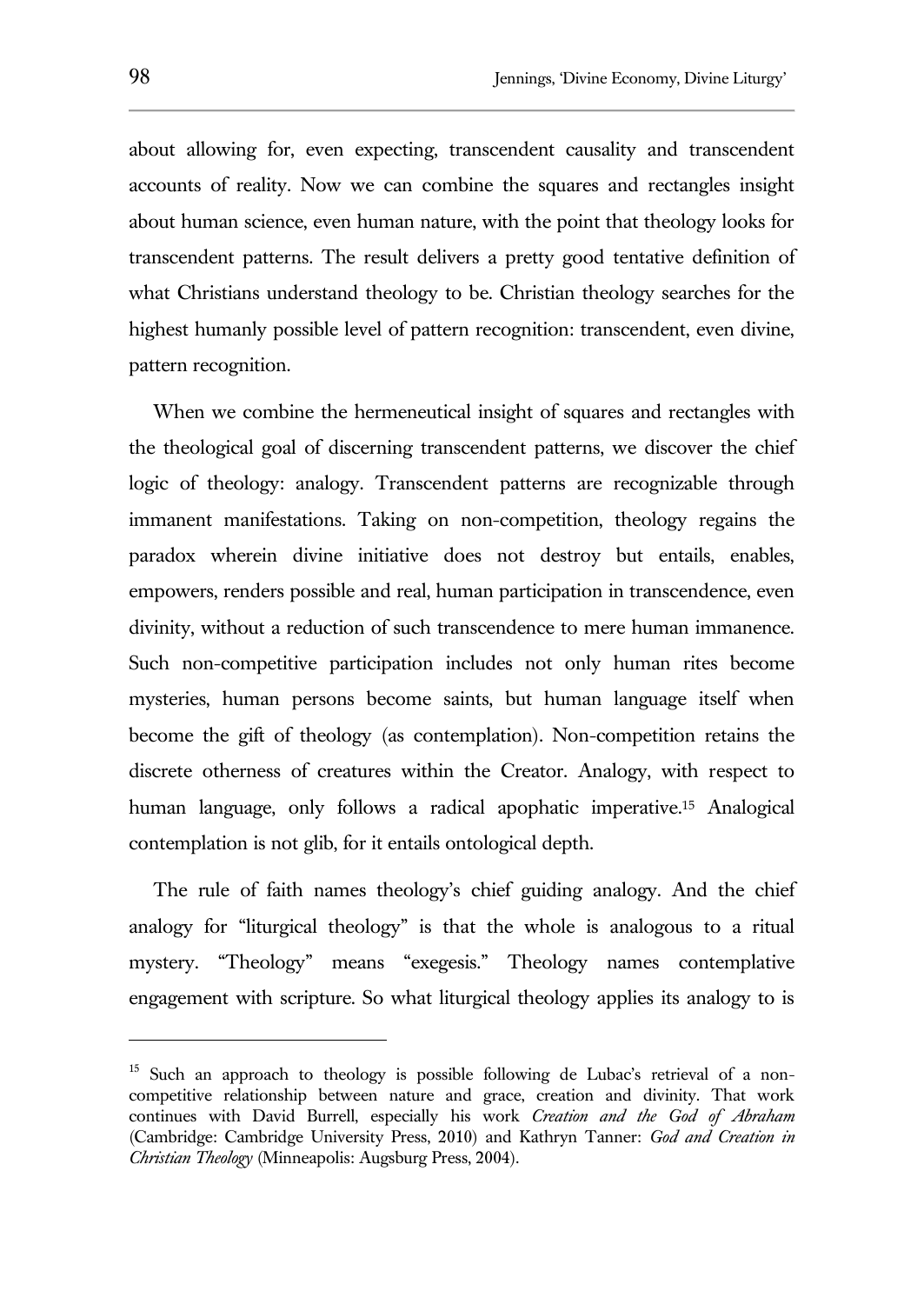$\overline{a}$ 

scripture, primarily, and then and only then to concrete human enactments of the ritual mysteries. The rule of faith summarizes the divine economy, providing an initial grasp of the whole of scripture. Liturgical theology takes the rule of faith as the summary of (a) liturgy.

Strengthening our sense and use of the word theology in an exegetical manner addresses the concern for keeping liturgical theology well-grounded and bounded. The word liturgy is the adjective in the phrase, and not the most important word. Because liturgical theology is a *theological* discipline, it is important that the noun define its adjective, "liturgy," in a theological way, keeping it more about transcendent realities that earthly realities participatein and manifest, rather than about immanent and particularistic concretion. What I mean by strengthening the use of the word theology is, of course, this retrieval of a focus on biblical interpretation, construed as the retrieval of figuration. Part of the "solution," then, to recent worries about what gives liturgical theology stability is to allow theology its own integrity as a discipline. Theology has its own discrete traditional practices and modes of reasoning.

Thus the recent scholarship that worries about an overemphasis on "community" in liturgical theology are spot on. The recovery of the *corpus verum* formed a significant source behind the populist "power to the people" (here construed as the laity) and "grass roots" edginess of some liturgical theology.<sup>16</sup> Perhaps it has led more immanentizing theologians, concerned with pacifying Christianity's cultured despisers, to focus on "community" and some kind of immediate, this-worldly social-justice pay-off "relevant" to ever increasingly local

<sup>&</sup>lt;sup>16</sup> Kavanagh especially represents this approach and all following Schmemann have a kind of critique of modern dogmatic and systematic theology. Joris Geldhof points out this particular edge to liturgical theology in his article "Liturgy as Theological Norm: Getting Acquainted with 'Liturgical Theology.'" *On Liturgical Theology*: 93-4. Kavanagh says that liturgy is "*proletarian* rather than elitist, *communitarian* rather than individualistic or idiosyncratic, *quotidian* rather than random or infrequent."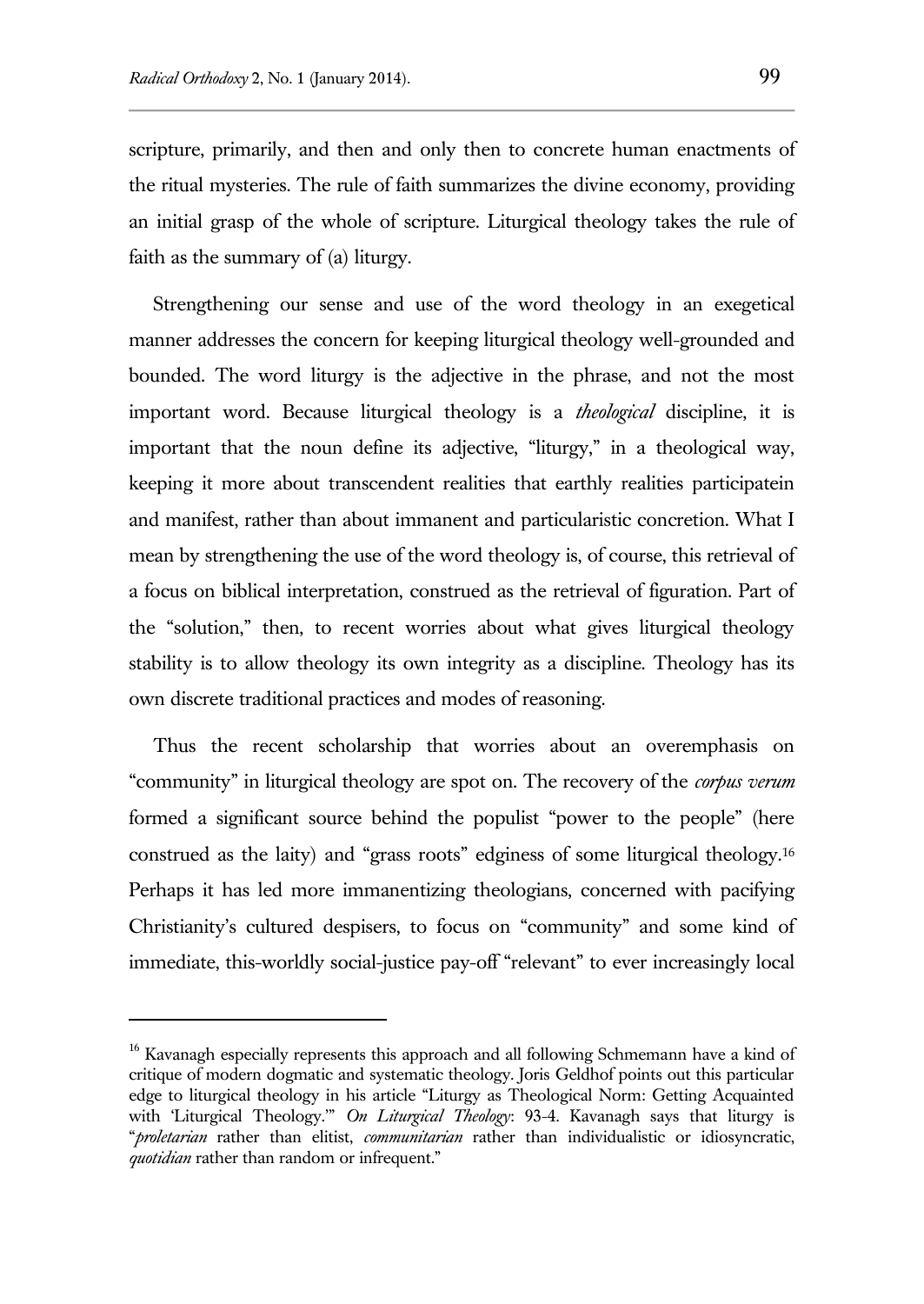and specific bodies of Christians. Perhaps. Perhaps much recent liturgical theology may thus be judged not theological enough.

But the solution is not to reject the insight of the return to the *corpus verum*, because what such immanentizing liturgical theologies are doing is not true to the initial insight of the retrieval of the *corpus verum*. The gathered body is the body of Christ, but the work is Christ's and not the community's.<sup>17</sup> It belongs to the community only insofar as they are *in Christ* (in the Pauline sense). The retrieval of the *corpus verum* makes liturgical theology more theological, not less.

The answer to the possible problem of spelling out the insight of *corpus verum* in a libation to immanent relevance and particularity is not to ignore it, but to return with de Lubac also to scripture. The content of the *corpus* is only revealed apocalyptically. A given Christian community or rite is incapable of exhausting or encompassing its own reality. The point of retrieving the *corpus verum* was not to reduce God to the local, the communal. The point was to open the local community to the transcendent patterns all local and historic Christian communities are capable of sharing through the divine patterns of the ritual mysteries. Liturgical theology can reclaim de Lubac's insight with its original apocalyptic force. What is that apocalyptic force? Let's now look at what liturgy is within a Christian theological context.

 $17$  There has been some recent criticism of the old etymology of "liturgy" as "work of the people" (Aune, 61-5). Such critique does not significantly alter, but only helps the task of liturgical theology. Rather than "work of the people," Christians adopted the word liturgy because it represented an *economic gift* on the part of a wealthy patron giving money, goods, or beasts for a notable act of public service. This often (but not always) involved sacrifice and festival. Such a redefinition is a boon to a liturgical analogy for the economy: God the Father offers the sacrifice of his Son on the altar of the earth as the "public service" that benefits the city of God.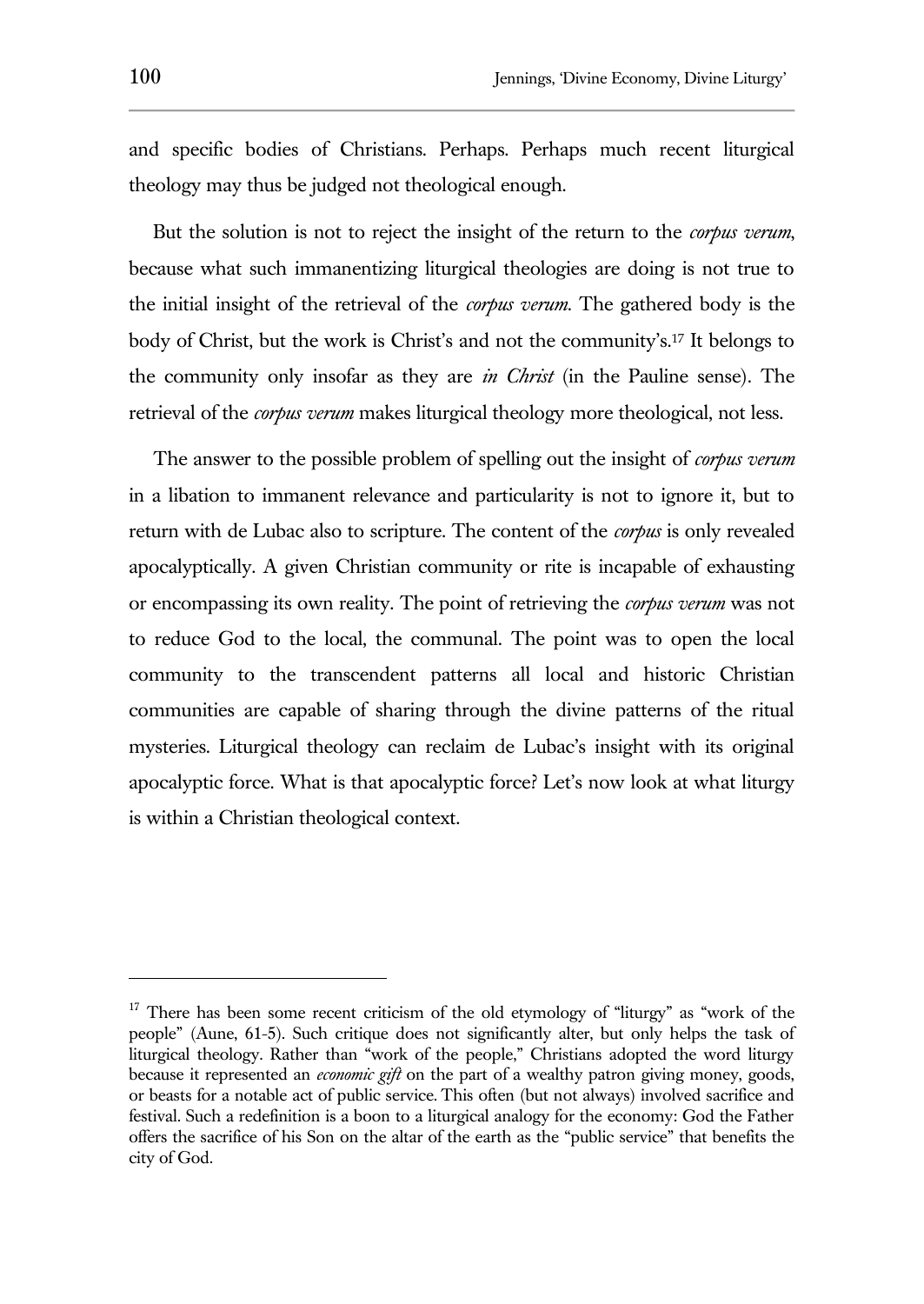## **What is the "liturgy" of "liturgical theology"?**

Sometimes an adjective in front of the word "theology" focuses on a particular aspect of divinity, a particular person of the Godhead, God as triune, or a divine act. In this case it designates a particular appropriate sub-topic of the theological enterprise. But often the adjective does not name a person or event. In this case I propose that an adjective in front of the word "theology," names the operating analogy that generates theological contemplation.

Now let's turn to our adjective. What does a theologian mean by the word "liturgy" when it is turned into an adjective and placed in front of the name of his or her subject matter? There are various historical and sociological definitions of "liturgy." Liturgical theologians, as *theologians,* need not be confined to the definitions provided by historians or sociologists. Theologians ought to mean at least what they mean but can and should mean a lot more. The divine economy, and even, by further analogy removed, the divine life itself, is the most proper meaning of the word "liturgy" within a liturgical *theological* context. The economy is not foreign to liturgy. Ritual manifests the economy. Liturgical theology bares the insight that an appropriate, significant, perhaps even (the) central analogy for the divine life and economy is that it is *like* human liturgy.

The "liturgy" of "liturgical theology" is not so much an assembly of concrete human ritual acts on earth as it is a construal of the divine economy as an act of worship in the heavenly places. Liturgical theology nevertheless reflects on earthly human worship. But when it does so, it reflects on human worship as participating in and manifesting the divine economy, and that construed under the analogy of a cosmic formal act of worship, liturgy. Theologically speaking, then, human rites are "liturgy" only insofar as they manifest this fundamental reality, this fundamental divine service, this fundamental "liturgy."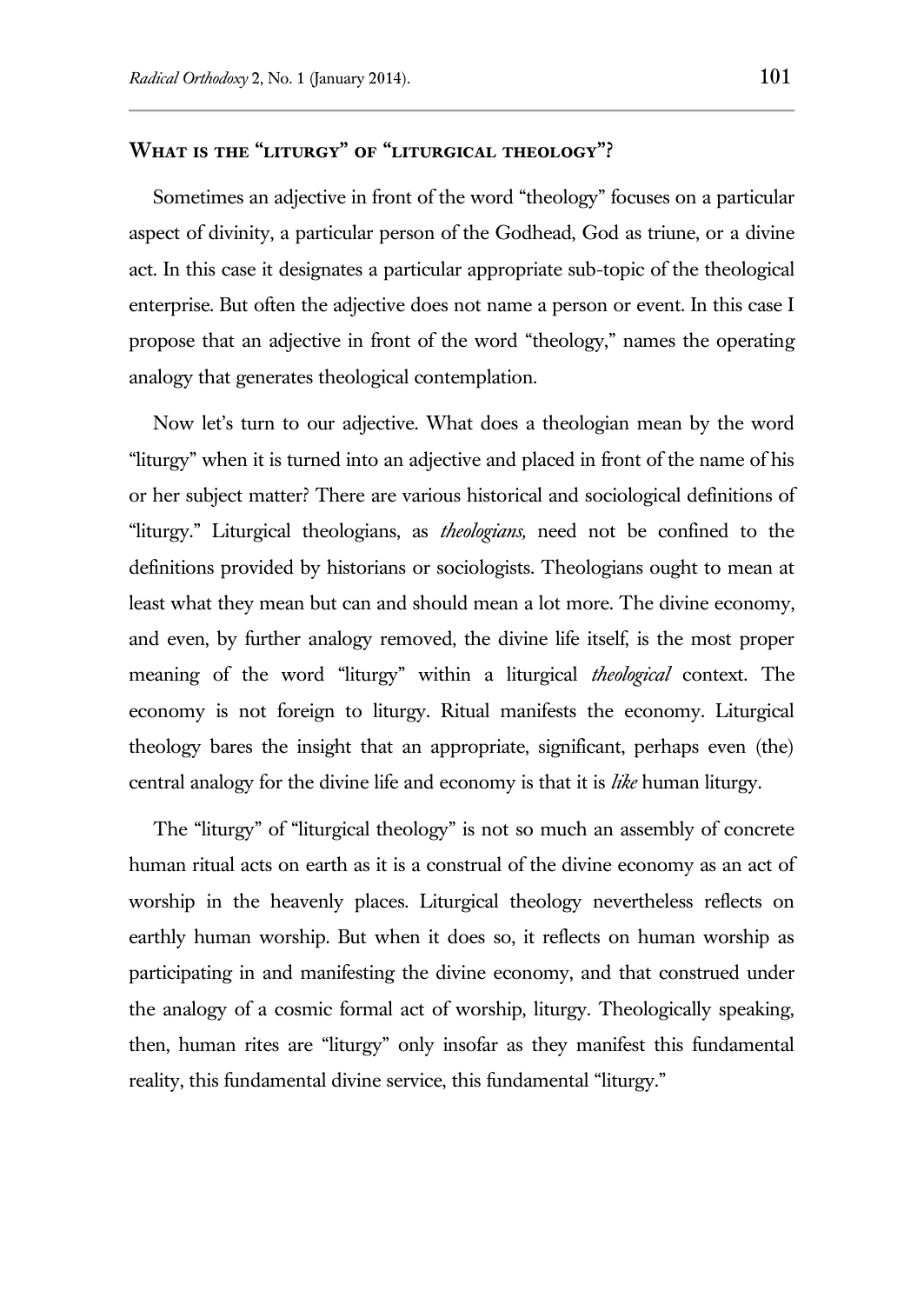De Lubac's retrieval of the centrality of scripture to the nature of Christian theology haunts me. If theology is the interpretation of scripture, what should it mean, then, to place the adjective "liturgical" in front of such an understanding of the theological task? A related sub-concern to this one is the way in which de Lubac and de Lubac-inspired scholarship urges the centrality of the interpretation of Old Testament scriptures to Christian theology—and especially the traditional figural interpretation thereof.<sup>18</sup> Why do I see so little incorporation of the Old Covenant scriptures into the liturgical theologies I read and love?

Recent scholarship on the Old Testament and ancient Israelite worship has discerned a kind of warp holding together the various threads of woof that make up the elaborate tapestry of the Old Covenant canon.<sup>19</sup> I will call it the "templemythos." By temple-mythos I intend that shared transcendent cosmology assumed across the Old (and New) Covenant scriptures. I do not use the word "myth" pejoratively. I mean by the word "myth" here human narrative about transcendent reality or realities. I do not mean "pagan" or "heathen" "lies," nor do I mean to compare or reduce Judaism or our own Judaic inheritance as Christians to such (in the main unhelpful) construals of non-Biblical religion.

<sup>&</sup>lt;sup>18</sup> See, for example, John Behr's magisterial retelling of the development of theology and doctrine in the early church as primarily the development of, and attempt to remain faithful to, an inherited approach to the interpretation of scripture (and that chiefly as the LXX) in his works, *The Way to Nicaea* (Crestwood: St. Vladimir's Seminary Press, 2001) and *The Nicene Faith*, 2 vols. (Crestwood, St. Vladimir's Seminary Press, 2004).

<sup>&</sup>lt;sup>19</sup> The two scholars that have informed me the most with this regard are Margaret Barker and Jon D. Levenson. See especially Barker's *Temple Themes in Christian Worship* (London: T & T Clark, 2008), *The Lost Prophet* (Sheffield: Sheffield Phoenix Press, 1998), *The Great Angel* (Louisville: Westminster John Knox Press, 1992); and Levenson's *Creation and the Persistence of Evil: The Jewish Drama of Divine Omnipotence* (Princeton: Princeton University Press, 1988), *Sinai and Zion: An Entry into the Jewish Bible* (New York: Harper and Row, 1987), *The Death and Resurrection of the Beloved Son: The Transformation of Child Sacrifice in Judaism and Christianity* (New Haven: Yale, 1993).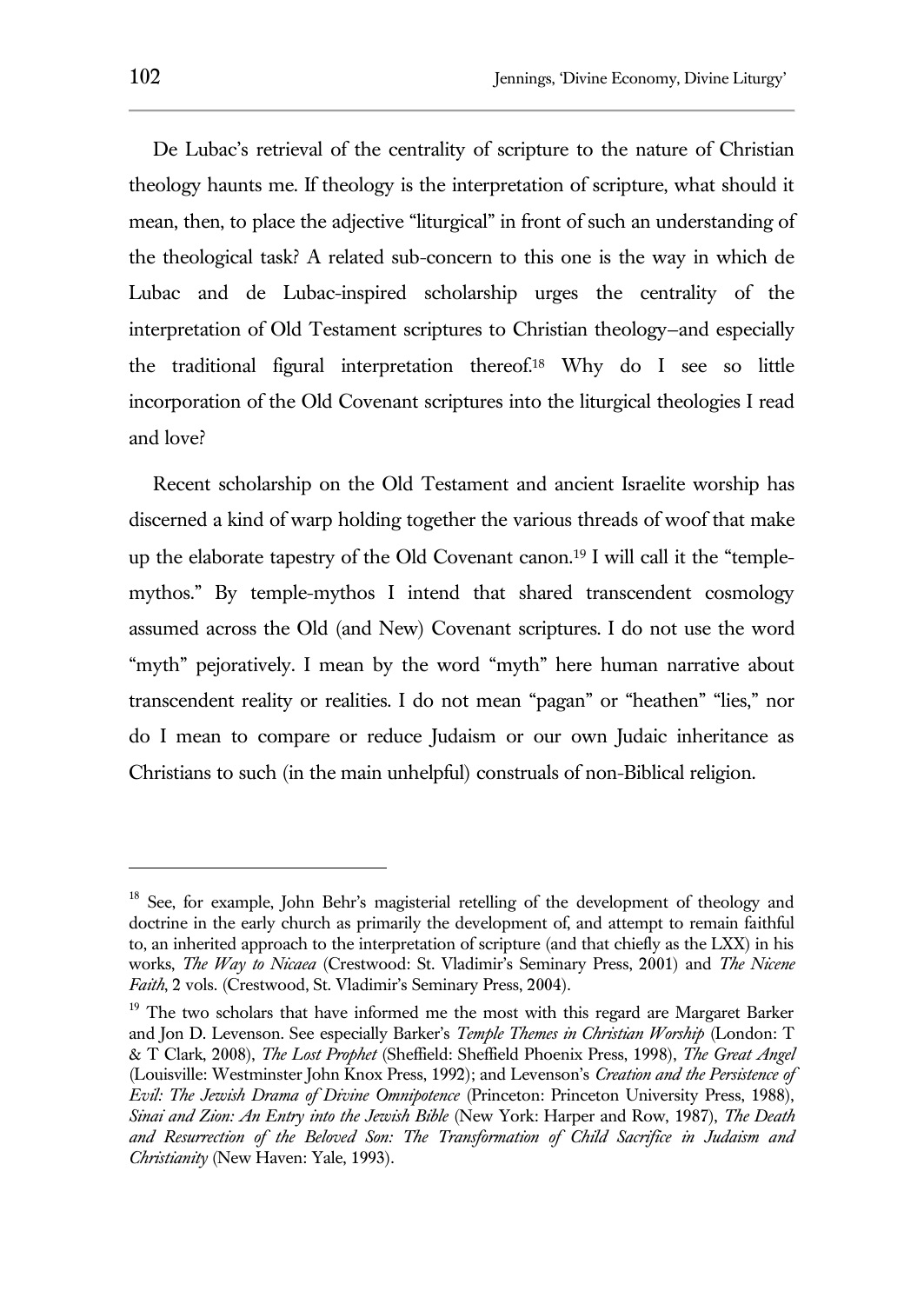I need this term, "temple-mythos," in order to avoid other terms. For example, the term "biblical world-view," conjures up representational reductionism, privileging cognition over practice. "Apocalyptic," or "apocalypticism" connotes both more and less than I intend. More, because of contemporary connotations, less because "apocalyptic" represents only one kind of literature that shares a *modus operandi* with other types of literature within the Old Covenant canon (indeed, within ancient Mediterranean culture in general). The old contrast between "apocalyptic" and "oracular" prophecy breaks down when it becomes clear that these are different literary types demanded by historical exigencies, rather than products of different ritual-mythological practices. Apocalyptic itself is a kind of disenfranchised wisdom literature: what those who possess "wisdom" see when they are in exile, rather than in the court of the king.<sup>20</sup> The ritual actions described in the Old Covenant form the ritual counterparts to this shared cosmology. The foundational narratives of Genesis may be read as the discursive counterparts to these very rituals. The phrase "temple-mythos" expresses the ritual-narrative patterns that these various forms of literature share.

The temple-mythos operates in a cosmos that is (a service of) worship. What cosmos *is*, that is to say "beautiful order," is a divine service before its creator. The service *is the cosmos*: its liturgy renders cosmos out of chaos. This cosmic liturgy has a cosmic *ordo*: and that *ordo* is what the Christian tradition calls the *economy*. Ritual mysteries do not accidentally manifest a reality altogether foreign to them. It is fitting that a (human) ritual act of worship should manifest the economy because the economy itself is an act of organized (if celestial) worship.

Much of the recent temple-mythos literature available seemed at first to me, as a Christian theologian, to assume a far too *in illo tempore* feel. I struggled with

<sup>20</sup> Levenson. *Creation and the Persistence of Evil*. p. 32.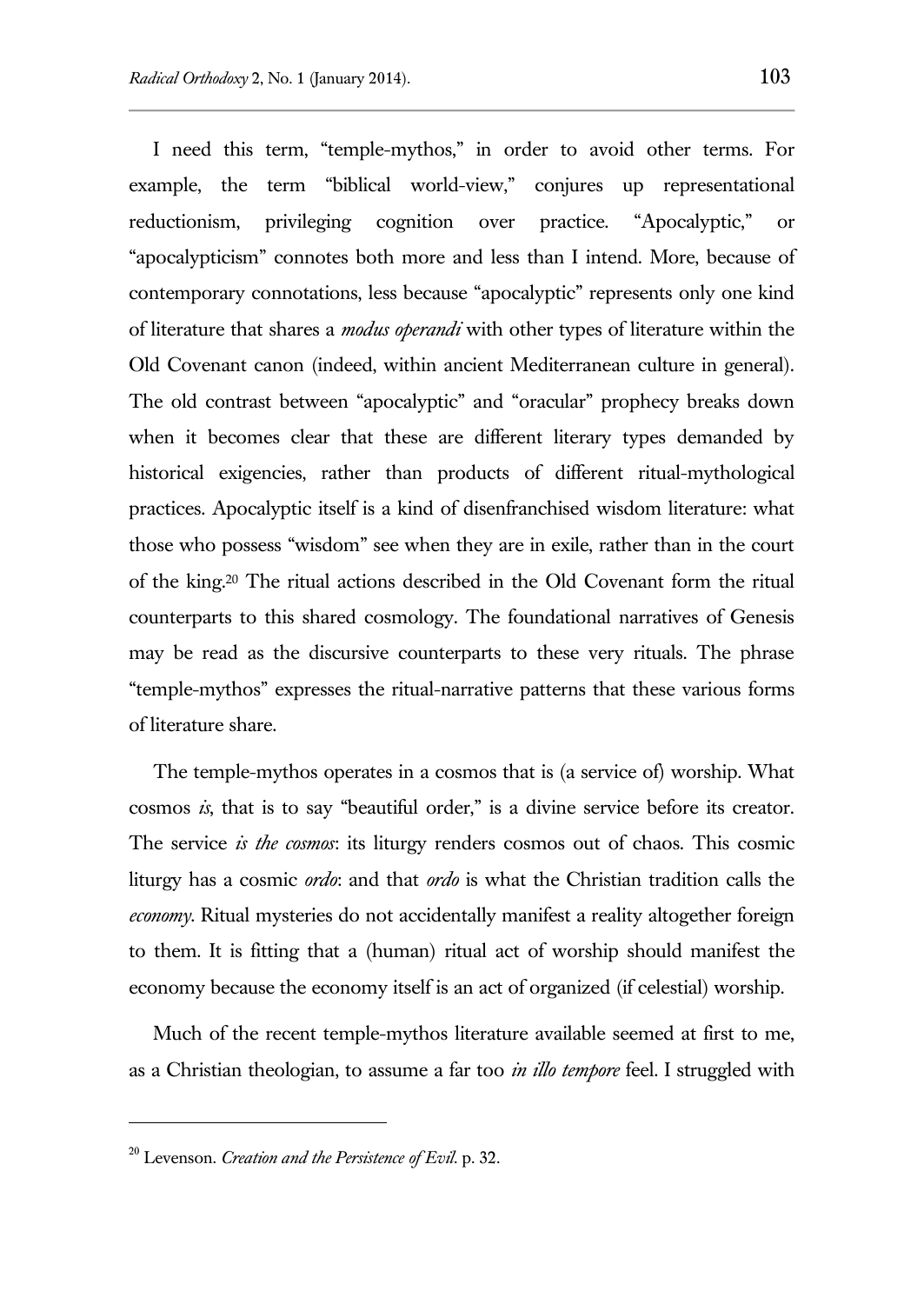what this might mean. If the LORD separates the waters in the heavenly places to render cosmos out of chaos, does that turn Jesus into just another, albeit important, among many historical manifestations of an eternal truth? In other words, I felt the weight of the historical uniqueness of Jesus. I had not yet "reversed" the analogy.<sup>21</sup>

In a Christian theological context, Jesus (his incarnation, life, teaching, and paschal mystery) *is the cosmic liturgy*, the physical touch-down, the entry or manifestation, the *parousia*, of the LORD, the Son of the Most High God in his work as high priest over the cosmic liturgy. For the priest must come to the altar (earth) in order to offer the appointed sacrifice (himself). This Christian theological reading of the temple-mythos leads, therefore, to a theological and, in this case, economic, definition of liturgy. A theological take on the templemythos connects the rites of the Old and New Testaments, opening new ground for liturgical theological contemplation.

Some might worry that this temple-mythos (and the figurative reading it empowers) is perhaps "Platonic," or "Platonizing." <sup>22</sup> I could agree with this at a general level but not in its specificity. The temple-mythos entails the ancient *modus operandi*, shared by many differing philosophies and local cults, that earthly realities participate in and (sometimes willy-nilly, especially, e.g., apocalyptic literature) manifest heavenly realities that transcendentally exceed

 $21$  I mean here the wav in which, for example, Denys the Pseudo-Areopagite first builds up radical apophatic denial of any finite analogies from creation for attribution of God before "reversing" the analogy: that which is denied about God becomes affirmed when God is suddenly understood to be the actual and only proper referent of the given "name," creation itself forming, now, the analogue to God. Here, instead of "names" or attributes, I use liturgy, the cosmic liturgy as a whole, as an analogue for the divine economy, and eventually even the divine life itself. (See the "Divine Names" in *Pseudo-Dionysius: The Complete Works*, Classics of Western Spirituality, Paulist Press. See also the present author's work: *Theology as Ascetic Act*, Peter Lang, 2010. pp.121ff.)

<sup>22</sup> For example, in *Mystagogy: A Theology of Liturgy in the Patristic Age* (Collegeville: Liturgical Press, 1992), Enrico Mazza calls the shared background of ancient mystagogy, "Platonism"  $(168ff.)$ .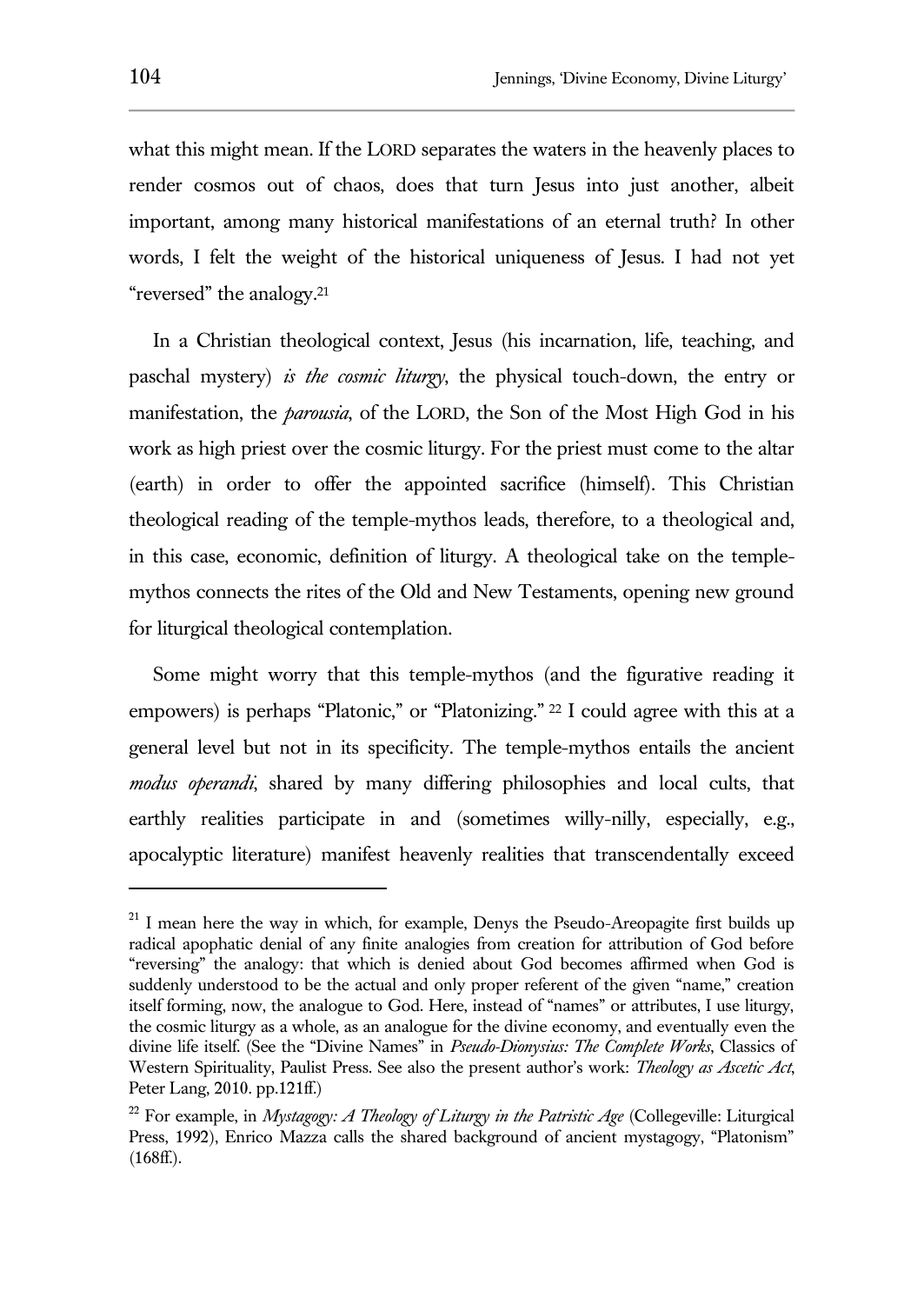them. Plato's philosophy expresses such a mode of being in the world, but is not its only or even ultimate (ancient) expression. I would accept that such a move is Platonizing only if apocalyptic itself, for example, were considered "Platonic." In fact I would go so far as to say that Plato's dialogues and ancient apocalypses shared a similar background in this regard. They are parallel literary structures within the ancient Mediterranean basin that cut across cultural-linguistic differences. It is not about the philosophical system *per se*, but a cosmos in which there are chains of reality that permeate, participate in, and manifest one another.

The historical doubts that recent liturgical scholars have cast on the "shape" of the liturgy are spot on. The "shape" cannot be grounded historically. Treating the "shape" as though it were an historically provable or discernable reality was never really the point of the discovery of the internal dialogic of Christian ritual mysteries. The point is that concrete Christian ritual mysteries are enacted with the expectation that their shape corresponds to and manifests thereby the worship of God in the heavenly places and on the last day. We should not be surprised when realities that transcend the concrete, the historical, the merely human, wind up erupting into human reality, history, and concrete ritual performance in pluriform and performatively incompatible ways. Acknowledgement of such does not end liturgical theology. It only makes more plain, in a Christian (post-critical) context, its very need. Theology looks for transcendent patterns, not immanent chains of causation.

For example, Dix's insight into the shape of liturgy is sound scripturally and theologically. Many scholars tear down the work begun by Dix with the claim that his description of the shape of liturgy cannot be grounded *historically*. Dix complicated things for his own future interpreters by not delineating the differences between his historical and more theological claims. But, to be charitable, such distinctions were not being made in liturgical scholarship at that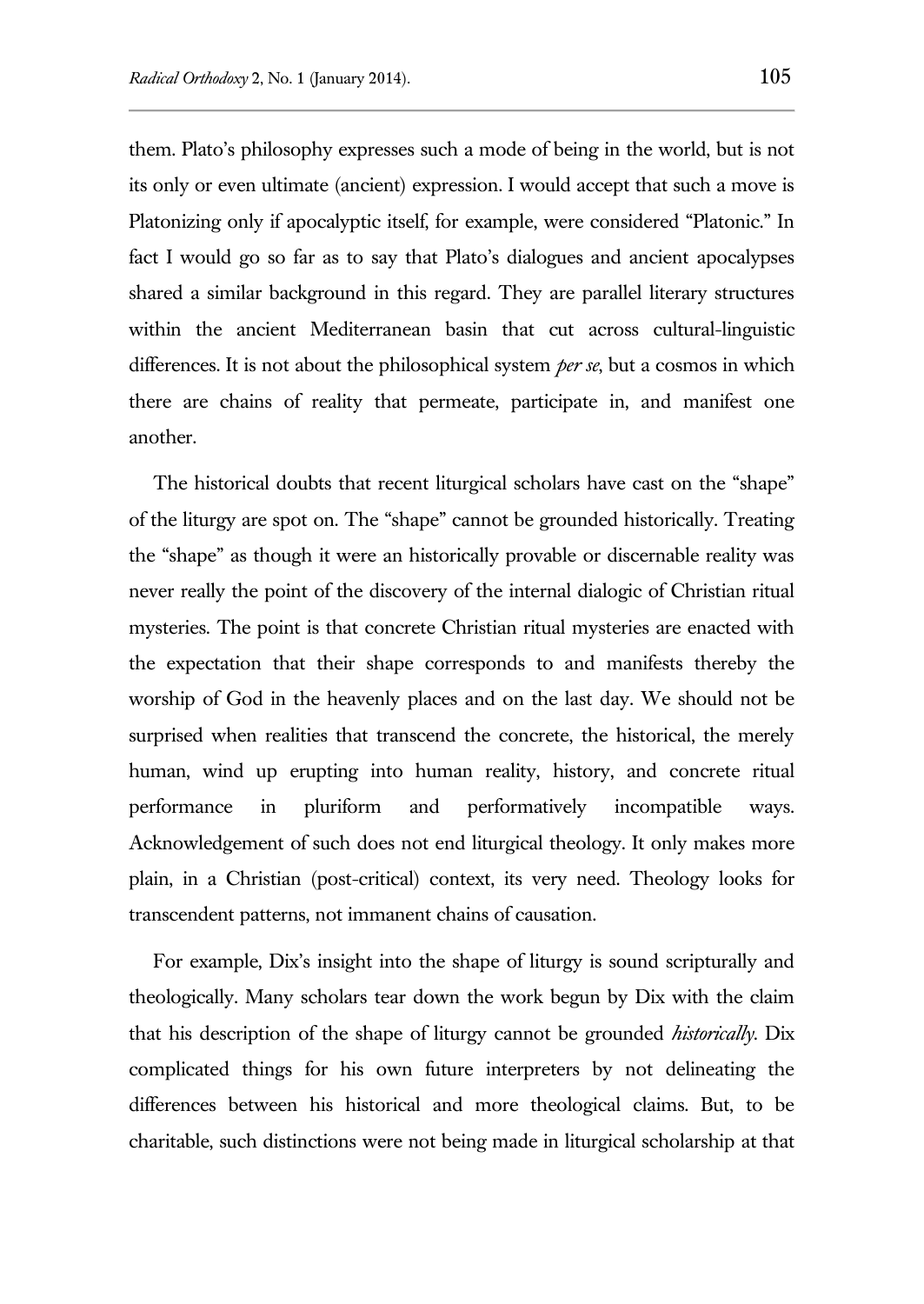time. His fundamental insight into the shape of the anaphora, for example, regardless of whether or not it can be grounded historically, is substantially grounded in the way in which the so-called "words of institution" of Christ recorded in the *canonical scriptures* show us a *shape* that some of the most important concrete and textually attested Christian liturgies conform to. As an argument correlating *scripture* to *rite*, this is a *theological* and not historical claim (and, in my opinion, a still valid and helpful one). Dix's gift of the shape of the liturgy or the *ordo* to Schmemann, and therefore to liturgical *theology*, remains valid and valuable to this today. This correlation of scripture to rite is important in liturgical traditions that need liturgical theology not only to affirm concrete (earthly) liturgical traditions, but also provide criteria for their reform.

Liturgical theology need not abandon the shape of the liturgy and reflection upon it. But it may need to ground the shape in something other than historicity. That shape finds its ground in that which grounds all theology worthy of the name: *scripture*. The narrative shape of the cosmic liturgy of Christ's incarnation and paschal mystery grounds the shape of the liturgy. *Ordo* is not Dix's reconstruction of a shape of an historically consistent liturgical line that goes back to Jesus in some kind of historically obvious or at least (historically) reconstructable way. Rather, the *ordo* is the cosmic liturgy discerned by triangulation from scripture (as the chief narrative compliment to Christian rites) and the rites of the Old and New Covenants as manifestations thereof.

Abandoning talk of "shape," or *ordo*, and focusing on ever increasing levels of concretion is not the way to make liturgical theology more liturgical. The answer, again, is to turn to scripture and here in terms of its liturgical content as found in the shared world of the temple-mythos. I am not saying that this was Dix's discovery. I am saying that a focus on the temple-mythos is an example of how liturgical theology can continue to look for ways in which Christian rites enact on earth patterns in the (heavenly) liturgy found in scripture.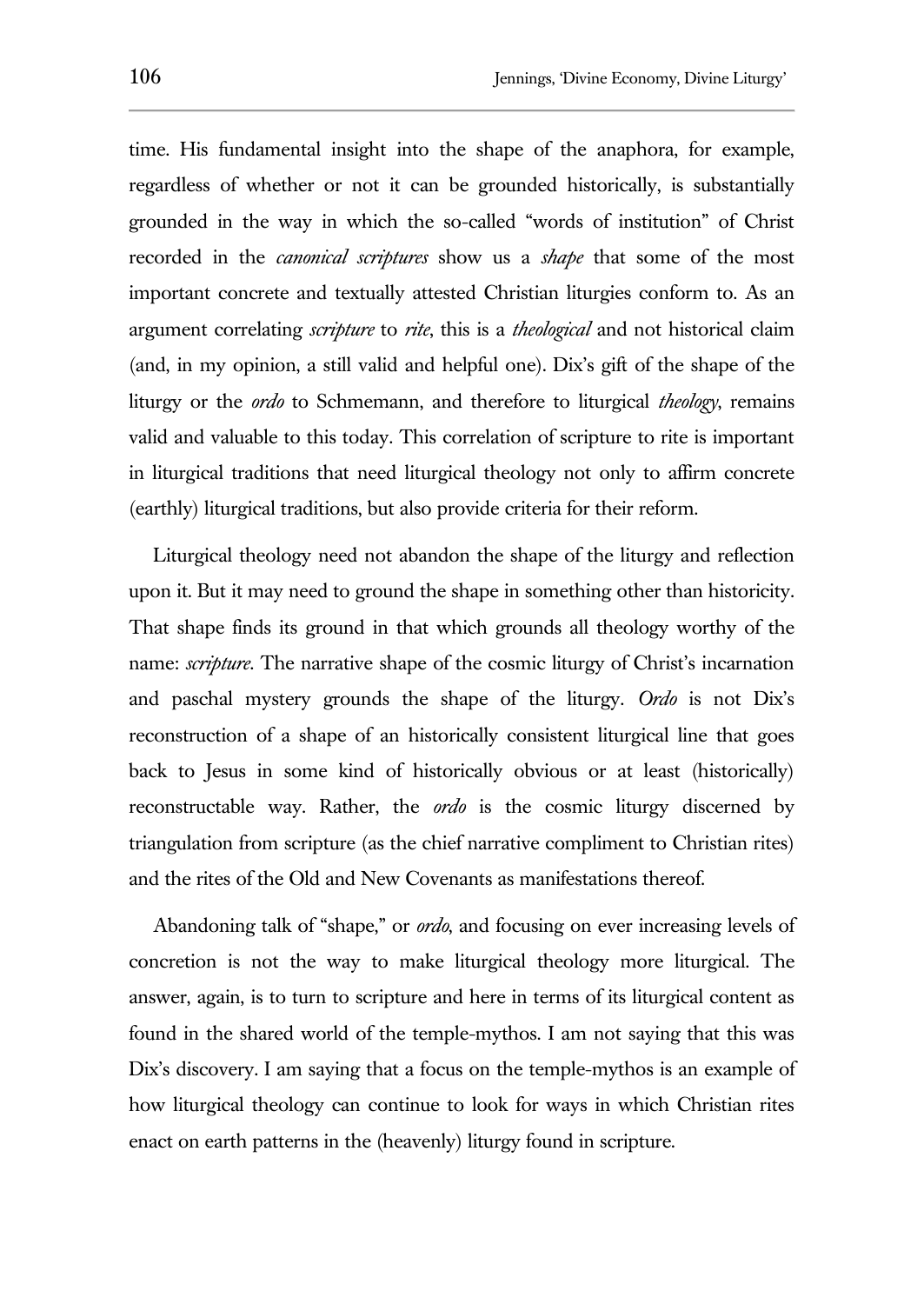Liturgical theology not only makes an analogy from what (anthropologists and historians agree that) we call "liturgy" for the life and economy of God; it also *reverses* the analogy. The *theological* meaning is the *primary Christian meaning* of "liturgy."<sup>23</sup> What we call liturgy on earth is (a) ritual participation in this cosmic hymn of praise. The economy is the liturgy: the work of the Son of God, our great high priest, on behalf of the people of God. Liturgical theology needs such a theological definition of liturgy, that is, a definition that makes God the actor and God's mighty deeds the main action, in order to approach the task *theologically* rather than as thoughtful religious gloss on history or historical (or sociological) study. The rule of faith summarizes a liturgy. Such an exegetical and scriptural approach was assumed rather than stated by the ancient producers of the earliest commentaries on the Christian mysteries: mystagogy.

#### **Brief Excurses on Mystagogy**

 $\overline{a}$ 

The ancients named divine pattern recognition with respect to the Christian ritual mysteries *mystagogy*. Mystagogy names that discourse that identifies the ritual mysteries as manifestations of and initiations into the mystery of the divine economy itself. Scholarship on the nature of patristic mystagogy<sup>24</sup> has in general drawn the following analogy: mystagogy is to the sacraments as figuration is to scripture.

 $2<sup>23</sup>$  With that as the case, then liturgical theology can make the following kinds of claims: The life of God is a kind of liturgy unto itself. The divine economy is (a) liturgy. The incarnation is *the* liturgy of atonement. Theosis is human participation in Christ's cosmic liturgy, our participation in divine *service*, etc.

<sup>&</sup>lt;sup>24</sup> Again, see Mazza's work. Hahn has shown the formal and material unity of mystagogy, figuration and a patristic approach to the divine economy. My point compliments his but my point is more directly theological: the divine economy *is the liturgy*, at least; it is the liturgy that forms the adjective in the phrase "liturgical theology;" and that just exactly because it is theological.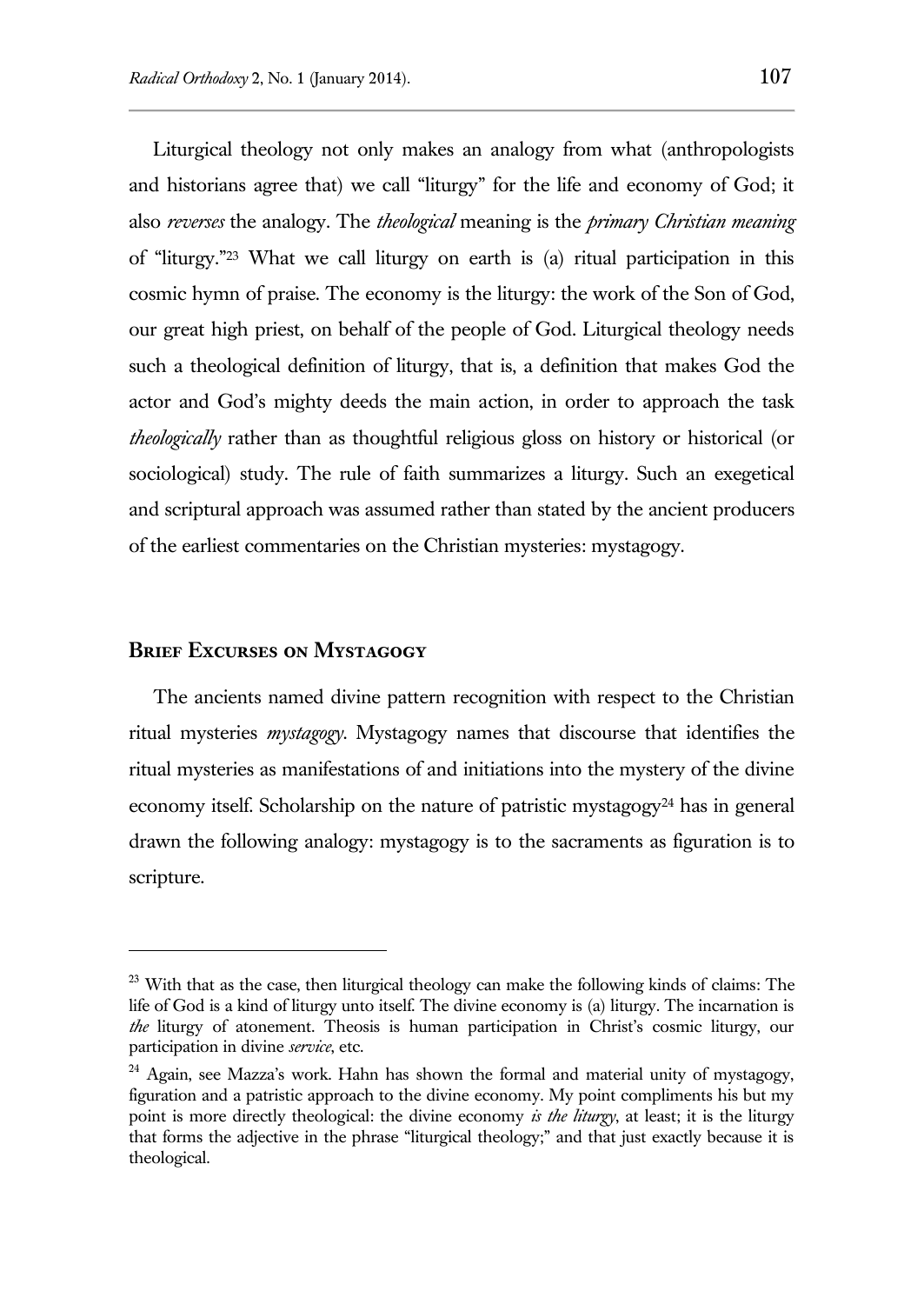If, however, we remember our squares and rectangles, then mystagogy must name the ground of the figurative reading of scripture itself. If liturgy is the behavior (rectangle) and scripture is its native discourse (square), then discourse *about* the liturgy, namely, mystagogy, grounds the discourse that engages those scriptures read *within* liturgy. Which is just to say the reading of scripture, figuratively. In other words *figuration* names the *mystagogical reading of scripture*. When we read the scriptures figuratively, we read them with the assumption that they, like Christian rites, manifest realities that infinitely exceed them yet nevertheless behave in discernable and imitable patterns. Mystagogy and figuration are one, because *the scriptures are a part of the divine service*, just as *discourse is a part of human behavior*.

At this point I would like to take up a possible objection or worry to the line of reasoning represented by this project. And that would be the worry that this project either ignores, downplays, or does not give due reverence to the particular and the concrete with respect to liturgy, whether diachronically through historical study or synchronically through anthropology or sociology (ritual theory). Such a line of objection corresponds to the general worry that liturgical theology floats too free of the historical and the concrete.<sup>25</sup> How could this approach to mystagogy and liturgical theology honor modern historical consciousness? How could it honor the fact that God honors history through an historical incarnation? Let us first look to mystagogy and then deal with the issue as a whole.

There are differing and even seemingly incompatible mystagogical treatises that survive. We cannot give a unified *historical* account of what mystagogy was,

 $25$  Such criticism is reflected in Bradshaw's accusation that liturgical theology is based upon "bad history, or no history at all" (Aune, 193).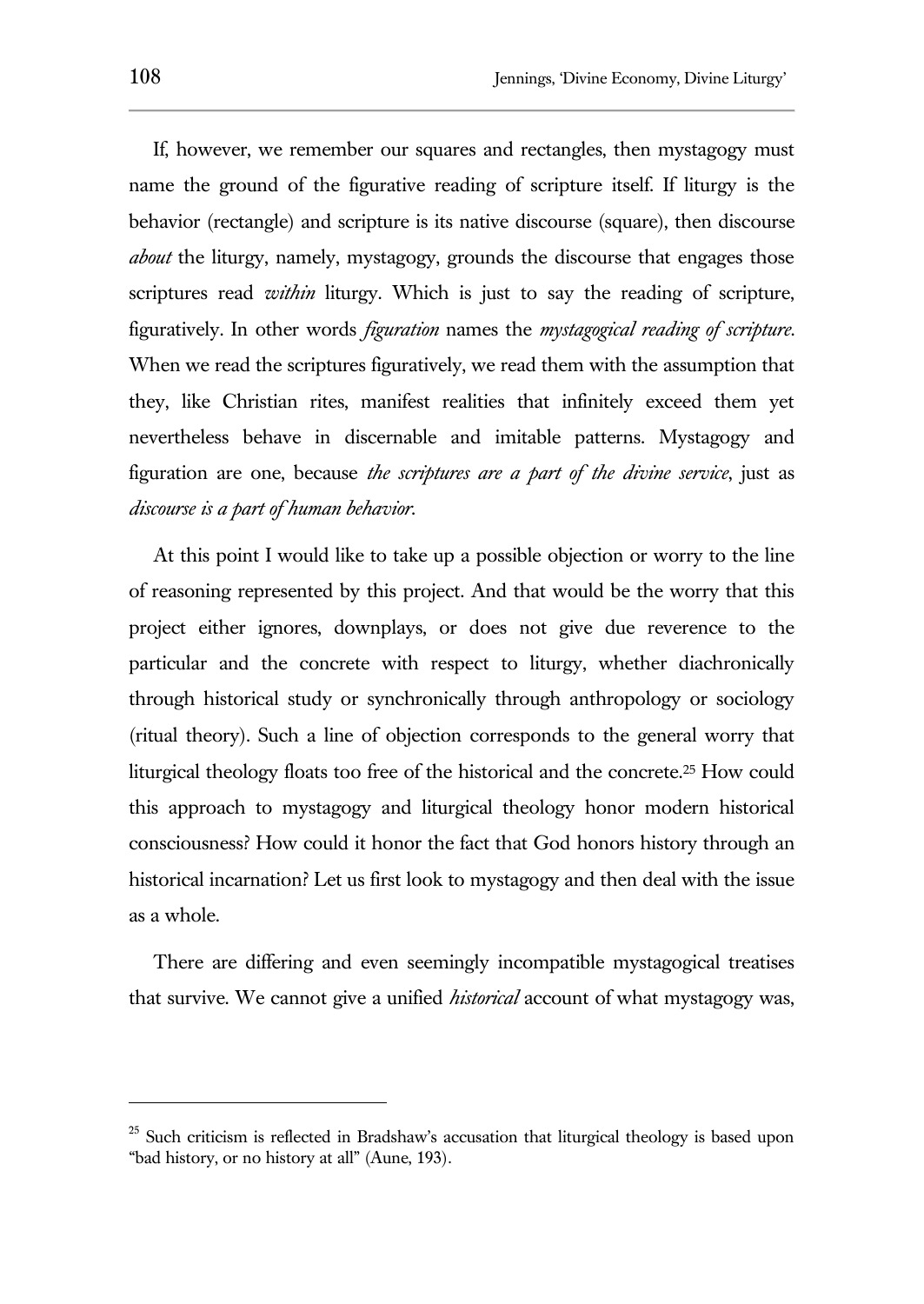l

is or should be.<sup>26</sup> This is because of the nature of mystagogy. Its goal is the contemplation of things that, from beyond human historical experience (much less human historiography), give human life and "history" meaning and transcend it (and in the case of the triune God, infinitely transcendent it). We can, however, give a unified, or, at least, general or unifying, account of what mystagogy is *theologically*. Theologically, mystagogy names that discourse that identifies the ritual mysteries as manifestations of and initiations into the mystery of the divine economy itself.

Given such a theological definition, it makes sense that there could never be a single unifying historical definition. The historical diversity we find should be expected from its shared theological reality. Allowing for mutual and even incompatible contemplations is a sign that what we are engaging in is catholic. You cannot simultaneously perform the anaphora of St. John Chrysostom and the Roman Canon of the Mass. That does not make them "incompatible." It makes them catholic.

This account of mystagogy provides an exact analogue that responds to these same worries with regard to the post-critical project of liturgical theology as a whole. The questions asked assume that the particular and the concrete are in conflict with that which theology studies—that they are in competition with one another. Studies of immanent realities and their origins in terms of concrete chains of immanent, earthly causality in no way conflict with theology's task of discerning the manifestation of transcendent, heavenly, patterns therein. It is a category error to think so.

But, moreover, in a theological context, without such "myth," history itself has no (transcendent) reality—it becomes one damn thing after another. History, and

<sup>&</sup>lt;sup>26</sup> Mazza makes it clear that "it proves difficult to formulate a general [historical] theory that would account for all the aspects that have emerged from analysis of" ancient mystagogical texts (165).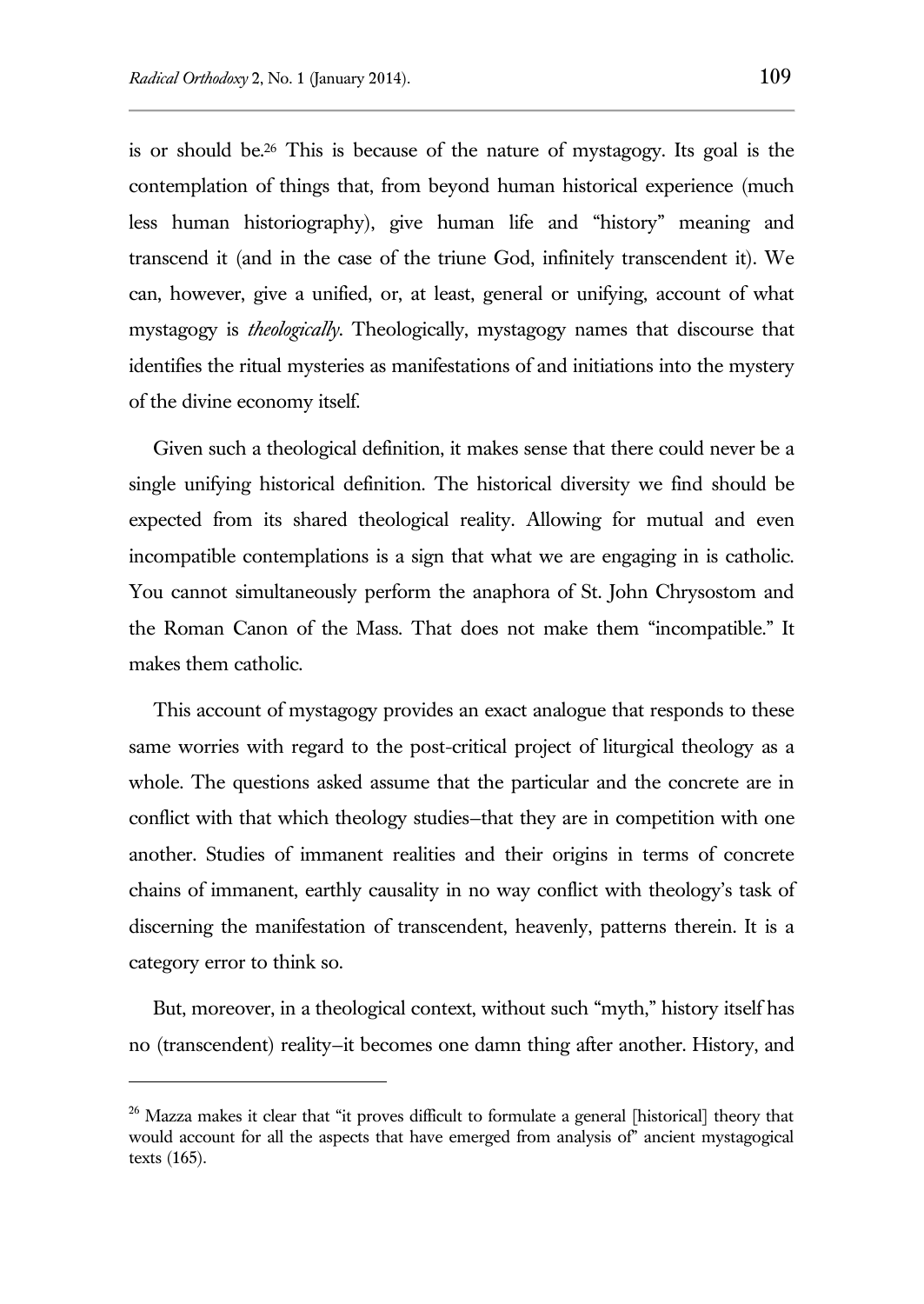concrete rites for that matter, become real "by dint"<sup>27</sup> of their relationship to something that is not historical or particular. If the cosmos is a liturgy, then, like liturgy there is both a logic and a "chronologic" to that rite. There is myth, and there are histories. The relationship of the performance of a rite to its ritual logic forms an analogue to the relationship of "myth" to history. This does not mean that theological reasoning can contradict or ignore historical and other concrete studies. It does mean that its goals and methods differ. From the point of view of Christian faith, the concrete ritual mysteries have no *historical* or concrete reality. They only have historical and concrete *enactment*. Their reality is *transcendent*. The job of the theologian is to study that reality, discern those patterns, and reveal where they are breaking through in Christian life.

That said, discernment of transcendence within immanence is not contrary to the study of the particular; on the contrary, it gives it life. Liturgical theology studies the particular, the concrete, and the local. It does not start and end there.<sup>28</sup> It moves from the transcendent, through the immanent, and back again. The ground of such seemingly speculative work is found in the examination of the Christian revelation, the Holy Scriptures. And those same scriptures are interpreted within each concrete, historical act of Christian ritual mystery.

The Christian tradition affirms that God and the realms of reality that transcend the earthly and visible, which is to say, the heavens, the invisible, and their occupants, are more real than the flux and change of history this side of the *eschaton*. Jesus is the radical eruption of that plane of reality into our own. Through Jesus, God and the heavens give human life and history reality. God has become incarnate in Jesus the Messiah, but that does not *reduce* God to

 $27$  Here I must make it clear that I am only standing on the shoulders of that giant of postcritical Hebrew biblical studies, Jon Levenson (*Sinai and Zion*, 103-110).

<sup>&</sup>lt;sup>28</sup> That would represent Fagerberg's theology "from or about" liturgy. "Theologia Prima: What is Liturgical Theology?" *Liturgy Training Publications* (2004): 54ff.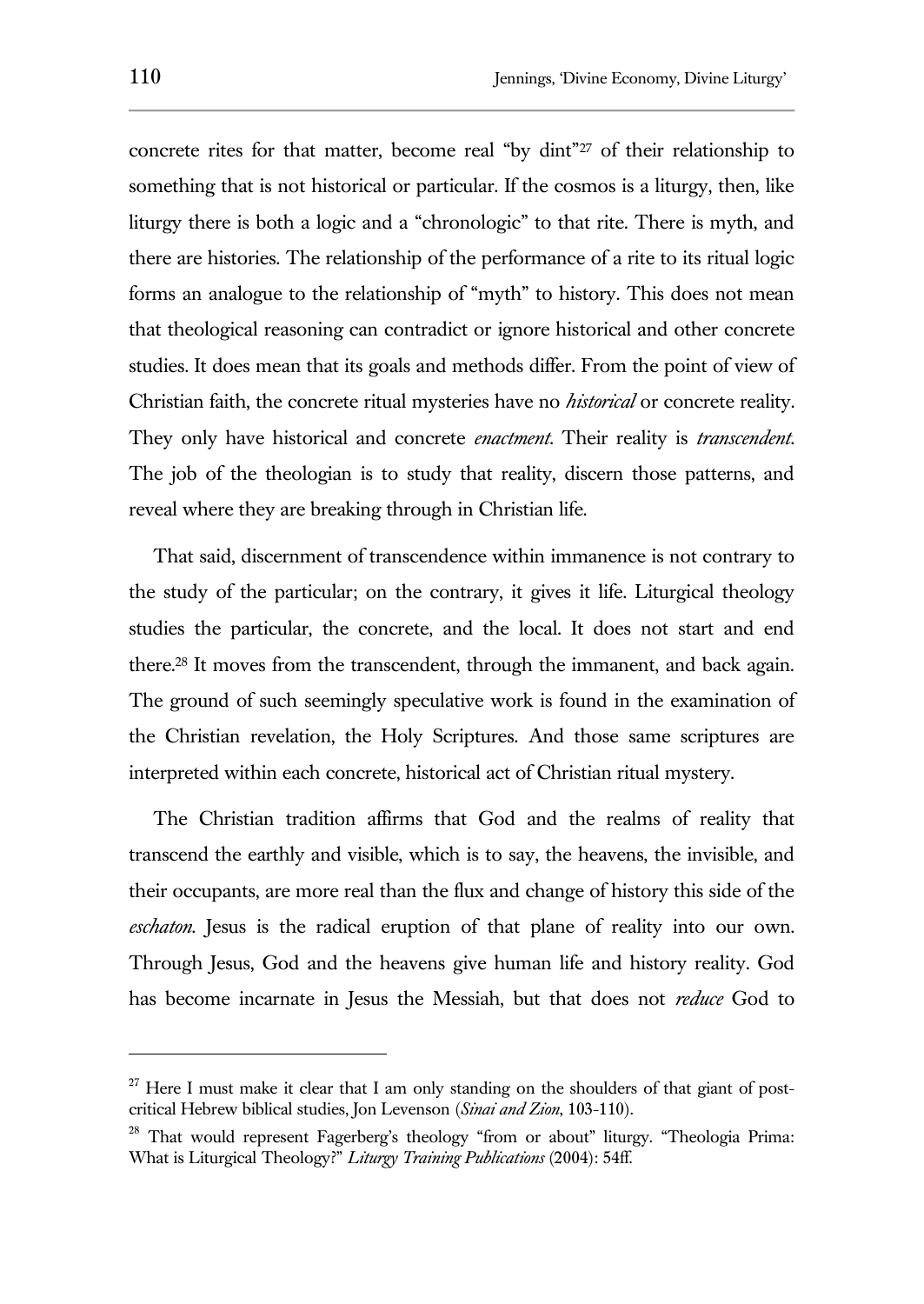history, nor trap the LORD within it, any more than it reduces God to the flesh. History is honored because Jesus is the one new thing, the one thing that is not one damn thing after another. Jesus is the blessed one: "Behold, the new creation" (2 Cor. 5.17).

Mystagogy and figuration are one, then, because the scriptures are a part of the "divine service." For when we contemplate the divine life and economy as the most proper meaning of the word "liturgy," then what the tradition calls figuration and mystagogy represent two modes of discourse about the same theological reality. Mystagogy is the wider discourse encompassing the figurative reading of scripture. Figuration performs mystagogy on scripture. Thus liturgical theology forms an essential part of a post-critical retrieval of both mystagogy and figuration.

### **What, then, is "Liturgical Theology"?**

Perhaps "liturgical theology" names a kind of post-critical retrieval of ancient mystagogy.<sup>29</sup> It is true, of course, that the two are close and even inherently related. Liturgical theology is not, however, mystagogy *redux*. Liturgical theology, rather, names a retrieval of the ancient theological, economic, and cosmological background, what I have been calling the temple-mythos, that manifested the twin ancient discourses of mystagogy and figuration in the first place. Liturgical theology is the contemplation of the divine life and economy, and even the cosmos itself as (a) liturgy. Therefore, liturgical theology retrieves *both* mystagogy and figuration.

Theology names faithful Christian exegesis of *scripture*, not interpretation of ritual *per se*. An adjective in front of the word "theology" gives an analogical

 $^{29}$  Mazza calls mystagogy an ancient "liturgical theology" (xii.).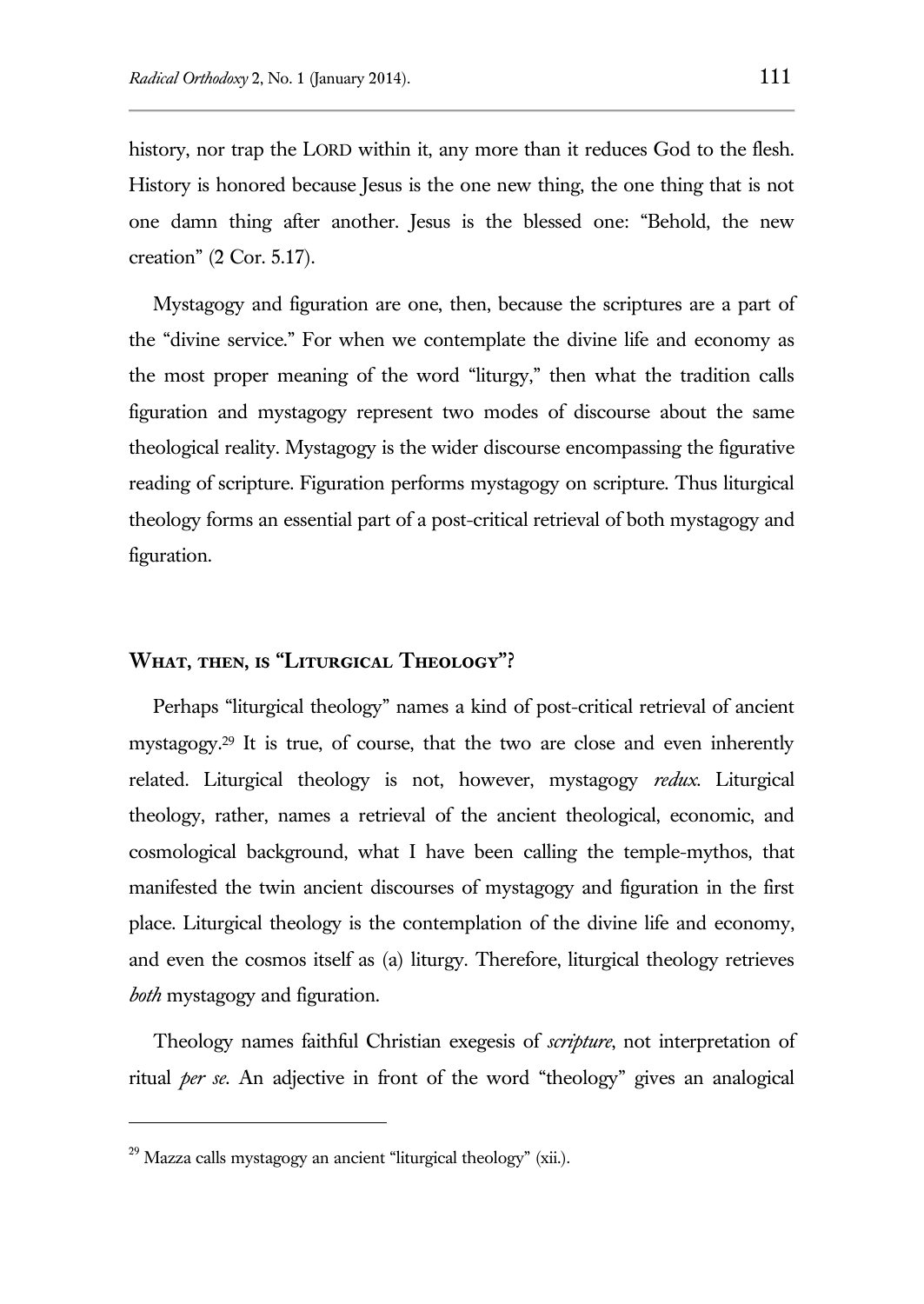construal of the *rule of faith,* which serves as the entry point of a given Christian contemplation of sacred text. In our case, then, "liturgical theology "must necessarily be a biblical theology."<sup>30</sup> The "liturgy" of liturgical theology is the divine life and economy presented, biblically, as a "temple-mythos." That temple-mythos is, then, the "whole" of our liturgical theological hermeneutical circle.

Figuration occurs when Christians construe the context of the canonical scriptures as a whole to be the divine economy—accessible through contemplation to saints in any point of earthly history. Mystagogy occurs when Christians understand the ritual mysteries to manifest and initiate the Christian into the mystery of this divine economy. In both cases, the realization that the divine economy (the temple is God's house) *is* the Divine Liturgy retrieves figuration and mystagogy, for God's temple (house) is the cosmos as a whole.<sup>31</sup>

So liturgical theology names and contemplates the whole *as liturgy* in order to expound both rite on the one hand (mystagogy) and scripture on the other (figuration) as parts of the one reality they manifest: the divine service of Jesus Christ. Mystagogy expounds the ritual pattern, figuration the ritual discourse of the service of the Word, the Holy Scriptures. Liturgical theology, as the grounding analogy for both mystagogy and figuration, becomes contemplative, imaginative, never-definitive meditation upon the scriptural cosmology of the temple-mythos enacted in Christian rites and read in Christian scripture. The goal is contemplation, not system, meditation, not totalizing discourse. Such reductionism could not be its goal, for in taking "liturgy" as its analogy liturgical

 $30$  Mazza, (135).

 $31$  Even if this is not the only or exclusive way to construe the divine economy (and, of course, it is not) it is still at least sound and, I would argue, central way of doing so, due to the centrality of the love of God in worship, corporate worship, and liturgical worship in scripture and the tradition.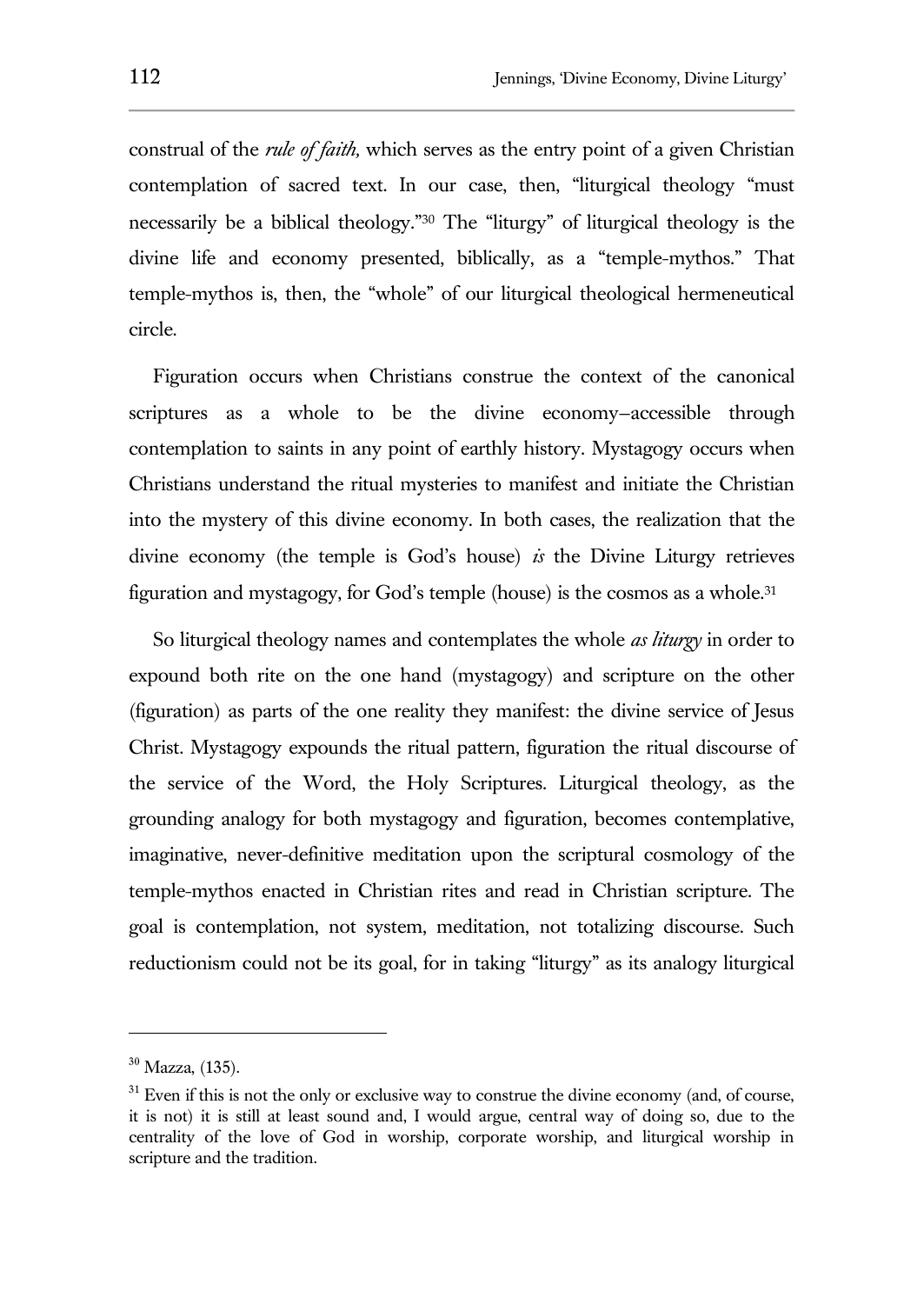theology remains ever open to other contemplative analogies<sup>32</sup> that, through challenge, intersection, or enrichment together move theology towards its endless goal: the contemplation of a triune God.

Reading the rule of faith as a narrative summary of a cosmic liturgy brings together traditional readings of the mysteries, the canon as scripture, and critical scholarship on the ancient temple-mythos. Post-criticism assumes the importance of historical readings without criticism's reductionism. In this case, a post-critical approach reintegrates the kind of historical construction that uncovers a temple-mythos in the ancient Levant with traditional readings of the canon because it allows for the possibility that the transcendent realities discerned within the mythos, and the scriptures and rites believed to place us in contact with them, may be real, and not (human) projections.

Dix's "shape," combined with Lubac's *corpus verum*, provided the womb from which Schmemann would midwife "liturgical theology." I have summarized the history of liturgical theology in this way in order to make the retrieval of figuration as central as the retrieval of *corpus verum* on the one hand, and a (re-) discovery of the temple-mythos as central as the (re-) discovery of the *ordo* on the other. I do not suggest these things as a new direction.<sup>33</sup> Liturgical theology's retrieval of figural interpretation of the Christian canon (of both scripture and rite) characterizes its (so far) brief but pyrotechnic history. Liturgical theology explosively infuses figuration and mystagogy back into the arid nominalism of modern Christian thought. Such interpretation of liturgical theology brings forward its historical origins in a manner consistent with its own past and in

 $32$  E.g., pastoral, political, moral, ascetical, "missional," etc.

<sup>&</sup>lt;sup>33</sup> I am tempted to generate a neologism, "mystagogical theology," but I see this project as both theologically and historically continuous with that of liturgical theology in general. If it is necessary in order to distinguish from what liturgical theology has, in some cases, become, then perhaps I will have to employ a new phrase. I hope not.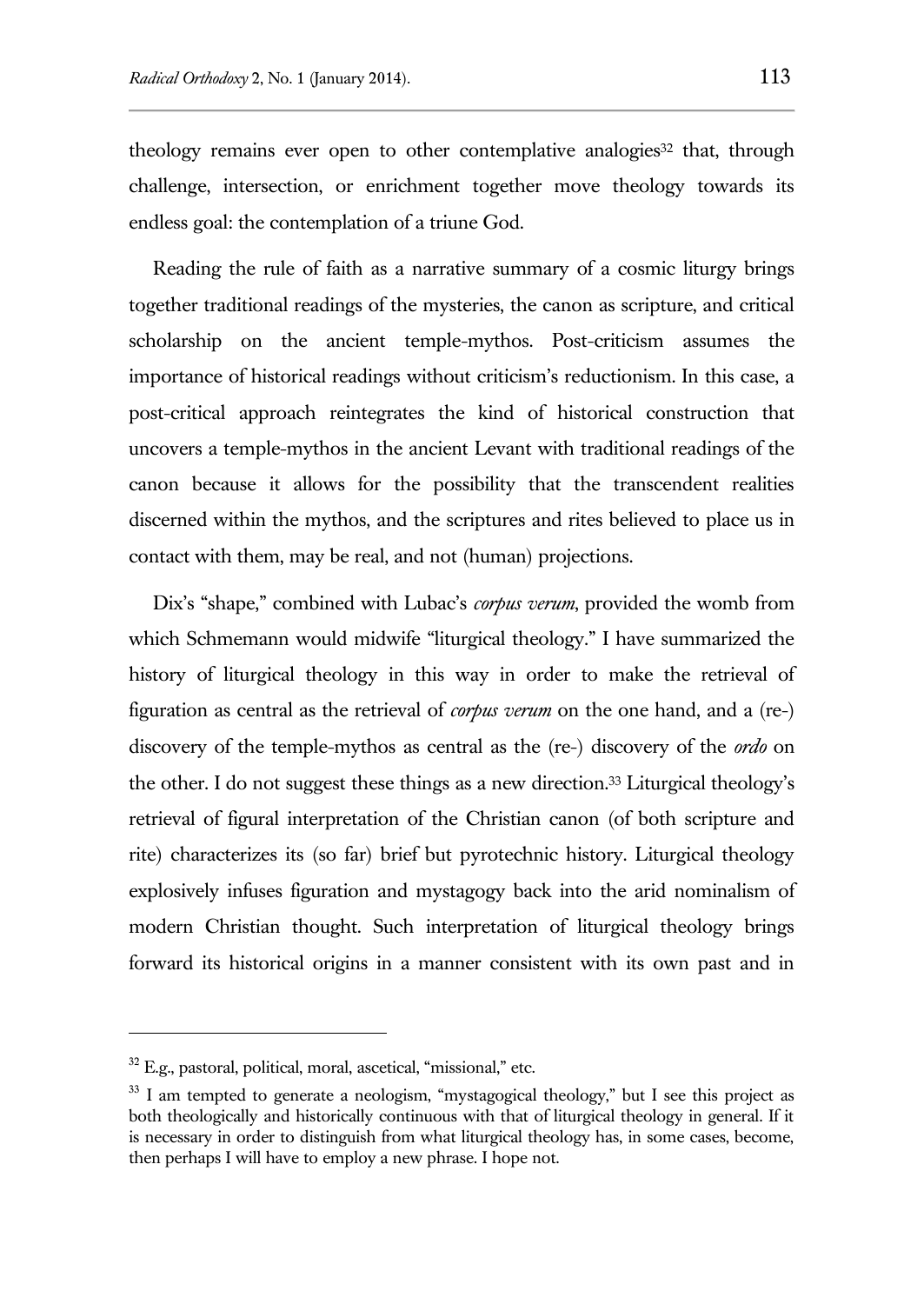correspondence with more recent scholarship. I hope only to make the implicit explicit, to discover the tacit to be the *telos*.

Recall the key concern that there are no bounds to liturgical theology. What grants the discipline proper boundaries? What keeps it *liturgical*? What keeps it *theological*? Theology reflects upon the highest level of pattern recognition that human beings are capable of achieving. Theology has the capacity, therefore, to discern layers of web-like causality that include but transcend the immanent. What keeps such wild speculation on target? Revelation. What revealed discourse can we trust? The scriptures. And this is true for theologies that have an adjective in front of their names. It is therefore true of "liturgical theology." Liturgical theology, as theology, finds its ground in the scriptures.

The answer to the worry that liturgical theology has no bounds is not more theory or more history but more *theology*: and that means more exegesis, more scripture.<sup>34</sup> Scripture is that which theology contemplates. Liturgical theology, therefore, is a liturgical reading, approach, meditation, upon scripture. As with any figuration, then, it is bound on the one side by the limits of the canon and its *sensus literalis* and the rule of faith on the other. Liturgical theology places the adjective "liturgy" in front of this: a liturgical analogy for the rule of faith and an assumption that the scriptures formally (canon as liturgical performance) and substantially (*sensus literalis*) are liturgical in nature.

The hermeneutical circle of liturgical theology is that of concrete sacred texts and ritual behavior to cosmic divine service, and back-linked by discerning webs of overlapping transcendent, participatory causality. The way we enter this hermeneutical circle is through participation in the mysteries themselves, with the faith that they manifest the divine economy. It is fitting that a ritual act of

 $34$  The same work de Lubac did to allay the fears of critical scholars with regards to a retrieval of figuration directly applies today to the fears some historical liturgical scholars have expressed about the nature and boundaries of "liturgical theology."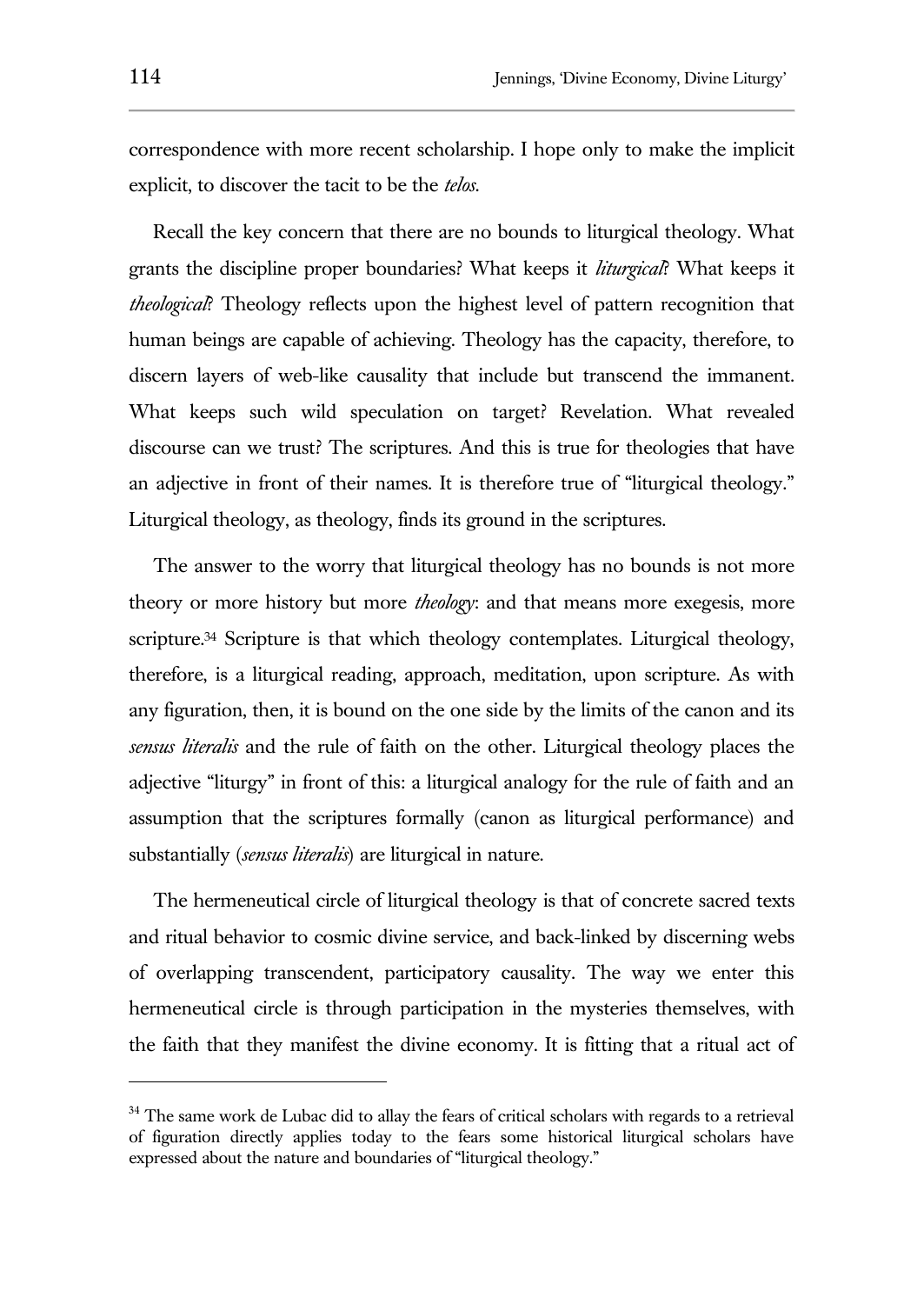worship would manifest the economy if the economy itself is an act of organized (if celestial) worship.

The hermeneutical circle of liturgical theology is not, therefore, that of historical or sociological particular to historical or sociological context, and backlinked by discerning chains of immanent, be it either chronological or social, causality. Liturgical theology contemplates scripture under the assumption that, because both the scriptures and the mysteries participate in the realities of heaven, and because the native context of scriptural contemplation is that of the ritual mysteries, being open to the realities that the mysteries place us in contact with will help us to elucidate the meaning of the scriptures, and vice versa.

Now, we may be "caught up short"<sup>35</sup> by many things: a passage of scripture about rites, $36$  or a passage of scripture not seemingly to be about ritual, $37$  or even one with an anti-ritual tone.<sup>38</sup> We are caught up short by concrete acts of Christian liturgy here on earth, or discovered or rediscovered historical texts describing such acts.<sup>39</sup> Even so, we return to scripture for insight.<sup>40</sup> Either way, what completes the circle is the divine liturgy of the heavenly places, the cosmic liturgy of the paschal mystery, and the liturgy that is the life of God: the Holy Trinity. Liturgical theology does not, therefore, meditate upon concrete Christian ritual *per se,* any more than theology is a meditation on concrete

<sup>35</sup> This is Gadamer's phrase for what initiates the need for interpretation in his *Truth and Method*.

<sup>&</sup>lt;sup>36</sup> Say, the Atonement, or the sacrifice of the first-born to Molech.

 $37$  Say, the way in which the Eden story is actually about a primordial temple.

<sup>&</sup>lt;sup>38</sup> Say, the way in which passages in the oracular prophets seem to denigrate sacrifice and ritual worship all together. If liturgy is so central, how do we make sense of these?

<sup>&</sup>lt;sup>39</sup> For example, both concrete and living liturgical traditions and "found" liturgies from ancient texts. Theologically speaking, however, living liturgies must take precedence over "discoveries."

<sup>40</sup> For example, the "problem" of how the *Didache's* thanksgiving constituted a Eucharistic prayer was discovered in Dix's shape of the anaphora found in scripture.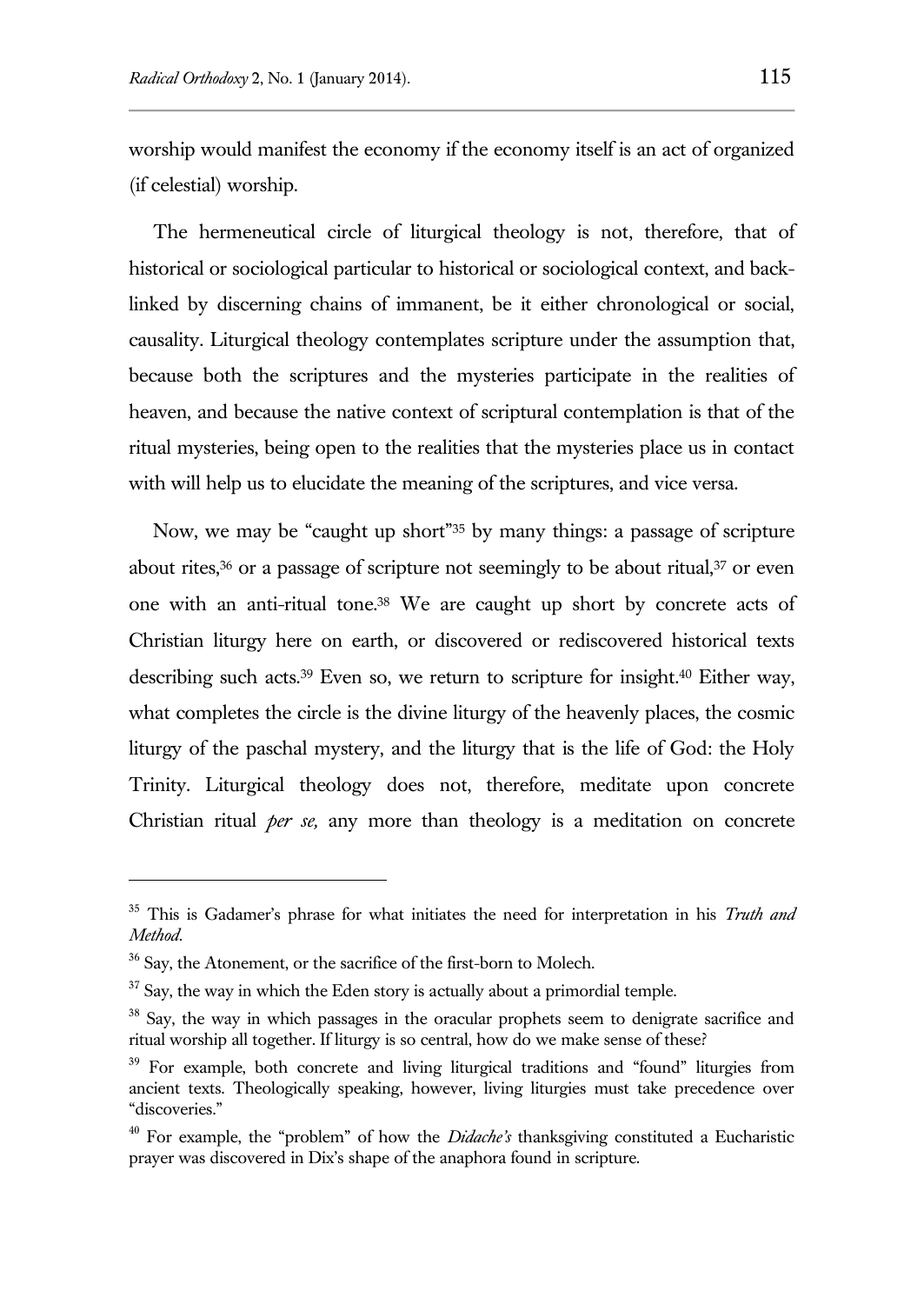Christian individuals. It is an exercise in noticing transcendent patterns that these concrete individual realities (are able to) share in and manifest.

#### **Conclusions**

My goal in this essay has been to recognize how liturgical theology takes part in the retrieval of ancient Christian approaches to scriptural interpretation. If figuration and mystagogy are one, then to retrieve one is to retrieve the other. Knowledge of liturgy, that is, the cosmic and economic liturgy, its shape and various manifestations, grants a liturgical approach to the rule of faith for the imaginative process of mystagogy and figuration. Liturgical theology brings them forward as boundaries to one another.

One modern (and perhaps Protestant) worry about figuration has been that it somehow allows us to "say anything" about scripture. Liturgical theology brings forward the shared background of both figuration and mystagogy that enables but also binds both modes of discourse. Mystagogy guides the retrieval of figuration by providing a safe analogical sandbox for its exploration. The exegete cannot "say anything" about scripture. The boundaries are that of the cosmic *ordo*; the work is its discernment.

There is, nevertheless, much more scholarship *about* figuration than actual figural interpretation. The retrieval, at times, seems stalled. My hope is that discerning the identity of figuration and mystagogy *as* liturgical theology will manifest the boundaries of such interpretation so that there may be less need for *justifying* figural interpretation and more actual figuration. In my next project I hope to argue that there is no fundamental difference between the way in which the rites of the Old and the New Covenant participate in the heavenly liturgy, except this: the earthly rites must change with respect to their place along the earthly unfolding of time before and after the incarnation and Paschal mystery of Jesus Christ. I will approach this through an exegesis of the binding of Isaac,